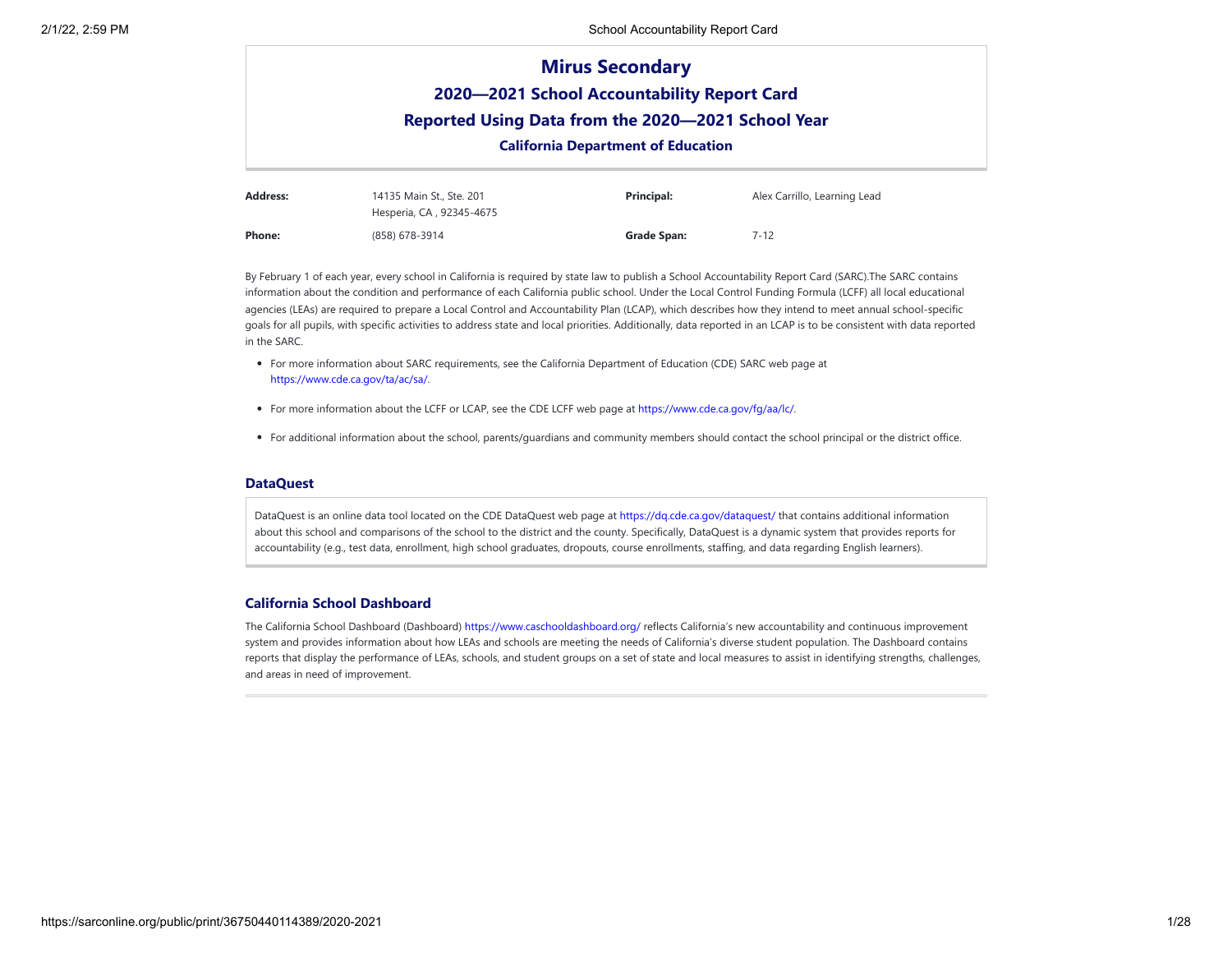# **About This School**

### **Alex Carrillo, Learning Lead**

Principal, Mirus Secondary

#### **About Our School**

Mirus Secondary School is an independent study program for students in grades 7-12. Mirus implements a personalized education program to facilitate academic achievement. Mirus offers students a personalized and rigorous academic experience with highly qualified staff in a supportive and safe environment. These educational programs will demonstrate that standards-based educational reform can provide a prototype for changing the way teachers teach and students learn in the future.

Mirus is specifically aimed at engaging students whose futures are at-risk because they were not successful in school, and/or for those who seek an option to the traditional school setting. Mirus students may be challenged by focus/attention deficit, a need for extensive counseling, and fear of failure due to negative experiences in traditional school settings. Such students may be gifted with enormous potential, yet be frustrated by traditional educational methods. Mirus offers instruction customized to meet students' individual needs. Mirus' overall program goals are to:

- **Improve academic achievement**
- **Increase the number of students who stay in school**
- **Increase the number of students who earn a high school diploma**
- **Build student leadership skill and improve confidence**
- **Encourage student's sense of civic responsibility**
- **Ensure that students are knowledgeable about potential career options**

Mirus believes "kids come first". Education is standards-based, rigorous, and personalized.

Education is provided by a community of highly qualified professionals who are committed to student learning. The primary method of instruction is independent study supplemented with online courses, guest speakers, tutoring, and field trips. Mirus students study one subject/course at a time. Within these parameters, students can progress at an individual pace, receiving tutoring or enrichment as needed. Mirus students earn course credits and attendance by successfully completing the prescribed lessons that demonstrate mastery of the state standards.

**Please Note: Mirus Secondary School is a DASS school (Dashboard Alternative School Status) which uses modified methods of measurement for indicators that are aligned with the evaluation rubrics of the Local Control Funding Formula (LCFF) to evaluate the success or progress of schools that serve high-risk students. To be eligible for DASS, schools must have an unduplicated count of at least 70 percent of the school's total enrollment comprised of high risk student groups including: Expelled, Suspended, Wards of the Court, Pregnant and/or Parenting, Recovered Dropouts, Habitually Truant, Retained more than once in kindergarten through grade eight, students who are credit deficient, students with a gap in enrollment, students with a high level of transiency, Foster Youth, and Homeless Youth. As an alternative option, students enroll with Mirus to address credit deficiencies before returning to a traditional school or may choose to complete the GED or HiSET, which are not factored into the four-year cohort graduation rate.**

#### **Contact**

Mirus Secondary 14135 Main St., Ste. 201 Hesperia, CA 92345-4675

Phone: (858) [678-3914](tel:(858) 678-3914) Email: [info@miruscharter.com](mailto:info@miruscharter.com)

## **Contact Information (School Year 2021—2022)**

**District Contact Information (School Year 2021—2022) District Name** Hesperia Unified

**Phone Number** (760) 244-4411

| <b>School Contact Information (School Year 2021–2022)</b> |                          |  |  |
|-----------------------------------------------------------|--------------------------|--|--|
| <b>School Name</b>                                        | Mirus Secondary          |  |  |
| <b>Street</b>                                             | 14135 Main St., Ste. 201 |  |  |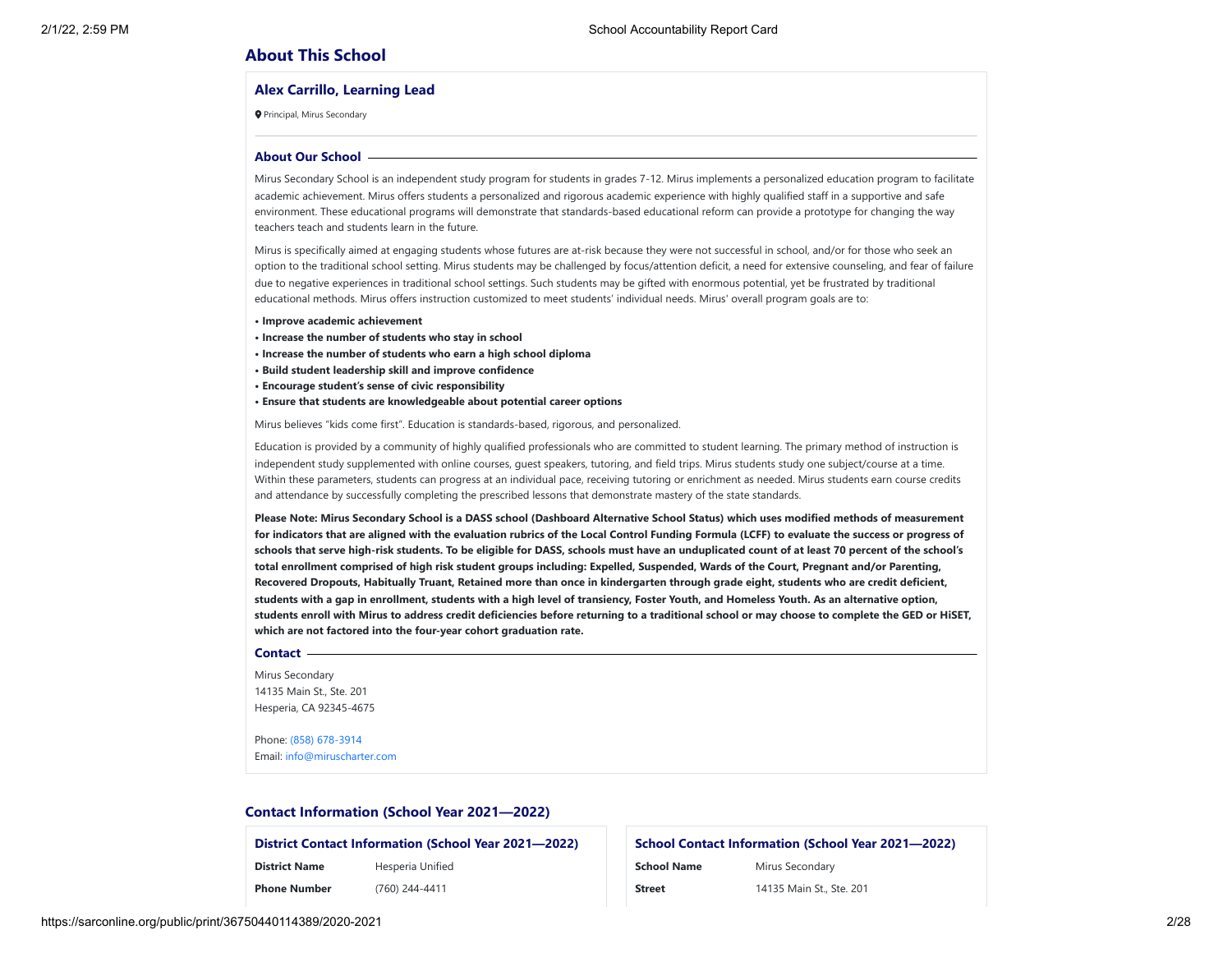# 2/1/22, 2:59 PM School Accountability Report Card

**School (CDS) Code**

| <b>Superintendent</b> | Olney, David                | City, State, Zip        | Hesperia, CA, 92345-4675     |
|-----------------------|-----------------------------|-------------------------|------------------------------|
| <b>Email Address</b>  | david.olney@hesperiausd.org | <b>Phone Number</b>     | (858) 678-3914               |
| Website               | www.hesperiausd.org         | <b>Principal</b>        | Alex Carrillo, Learning Lead |
|                       |                             | <b>Email Address</b>    | info@miruscharter.com        |
|                       |                             | Website                 | http://www.miruscharter.com  |
|                       |                             | <b>County-District-</b> | 36750440114389               |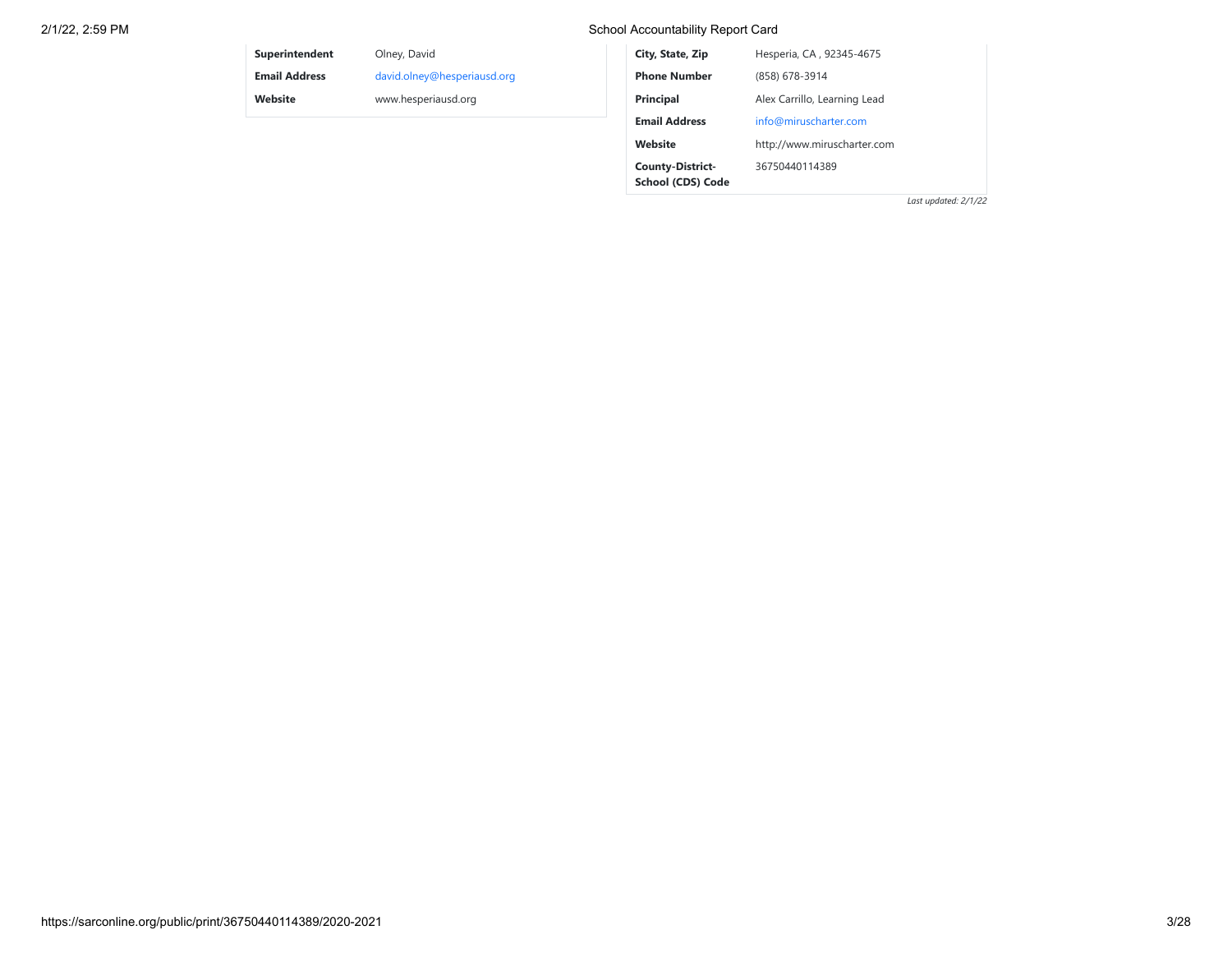### **School Description and Mission Statement (School Year 2021—2022)**

#### **The Vision**

The educational community known as Mirus Secondary School is committed to the development of a personalized instructional program that demonstrates positive outcomes for each student. Mirus Secondary School is dedicated to the creation of instructional, service, organizational, and governance models that can serve as prototypes for educational reform. Mirus Secondary School is committed to collaborative efforts to improve the quality of life for students, their families, and the community it serves.

### **The Mission**

Mirus Secondary School will implement personalized educational programs to facilitate student achievement. These educational programs will demonstrate that standards-based educational reform can provide a prototype for changing the way teachers teach and students learn in the future.

#### **Basic Values**

• Kids come first.

• Education at Mirus is personalized, individualized, and high quality.

• Mirus is made up of a community of highly professional people. These committed individuals are independent, self-motivated, high-energy people who speak for themselves. They work to create a positive, challenging environment that is centered on teaching and learning.

• Mirus uses business principles in managing the school.

• Mirus is committed to the creation of educational reform models centered on how effective educational organizations run, how teachers teach, and students learn.

• Mirus employees are accountable for their work.

• People-centered teams focus on supporting quality teaching and learning. Performance is measured on a variety of indicators that include productivity, credit ratio, auditability, quality, performance, and commitment to the vision of Mirus.

• Mirus is committed to the improvement of the quality of life for students, their families, and the community it serves.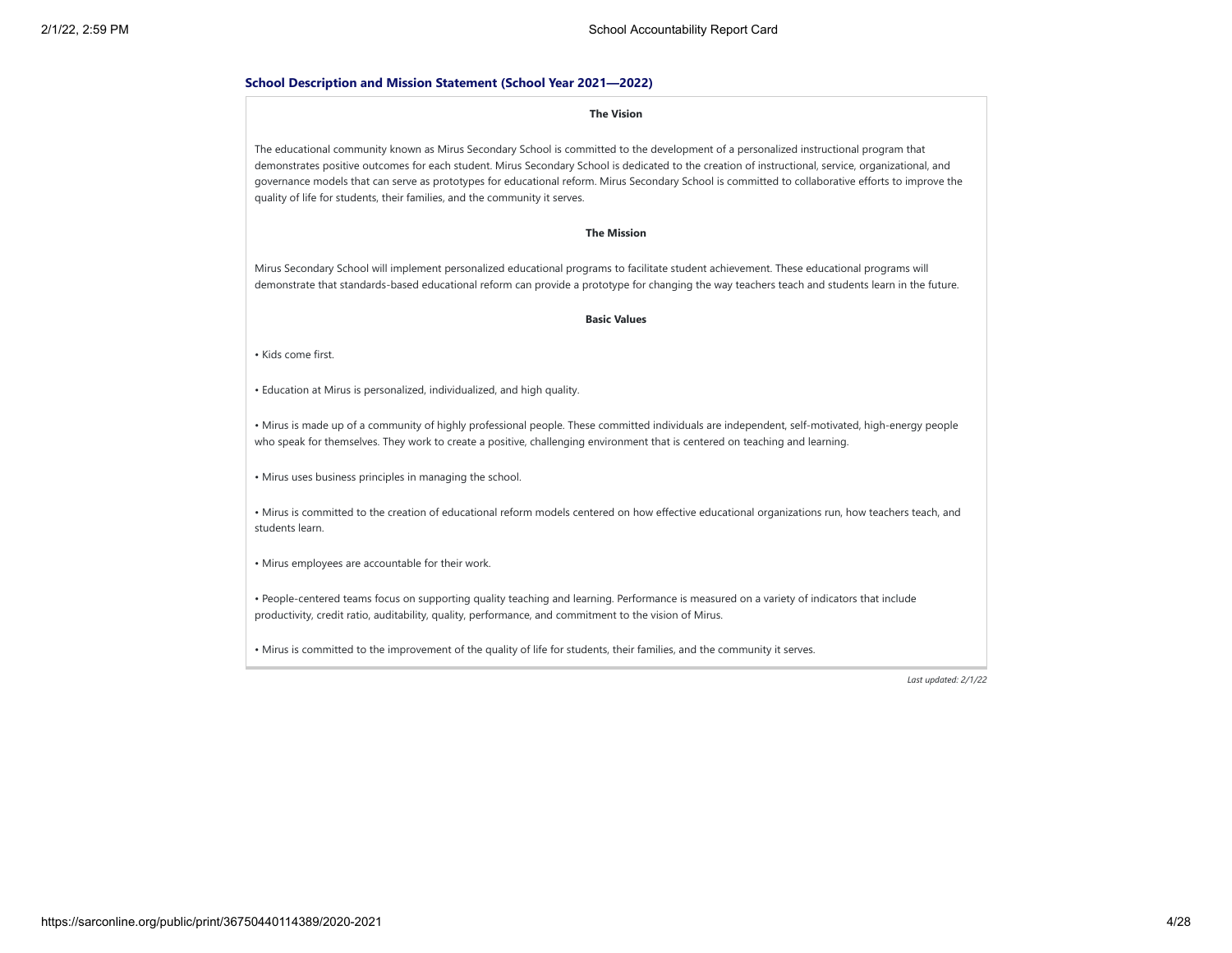# **Student Enrollment by Grade Level (School Year 2020—2021)**

| <b>Grade Level</b>      | <b>Number of Students</b> |
|-------------------------|---------------------------|
| Grade 7                 | 10                        |
| Grade 8                 | 15                        |
| Grade 9                 | 100                       |
| Grade 10                | 85                        |
| Grade 11                | 92                        |
| Grade 12                | 19                        |
| <b>Total Enrollment</b> | 321                       |



*Last updated: 1/28/22*

# **Student Enrollment by Student Group (School Year 2020—2021)**

| <b>Student Group</b>                | <b>Percent of Total Enrollment</b> |
|-------------------------------------|------------------------------------|
| Female                              | 49.20%                             |
| Male                                | 50.80%                             |
| Non-Binary                          | 0.00%                              |
| American Indian or Alaska Native    | 0.30%                              |
| Asian                               | 1.20%                              |
| Black or African American           | 5.60%                              |
| Filipino                            | 0.00%                              |
| Hispanic or Latino                  | 65.70%                             |
| Native Hawaiian or Pacific Islander | 0.00%                              |
| Two or More Races                   | 4.70%                              |
| White                               | 22.10%                             |

| <b>Student Group (Other)</b>      | <b>Percent of Total Enrollment</b> |
|-----------------------------------|------------------------------------|
| <b>English Learners</b>           | 7.80%                              |
| Foster Youth                      | 0.60%                              |
| <b>Homeless</b>                   | 2.20%                              |
| Migrant                           | 0.00%                              |
| Socioeconomically Disavantaged    | 70.10%                             |
| <b>Students with Disabilities</b> | 13.70%                             |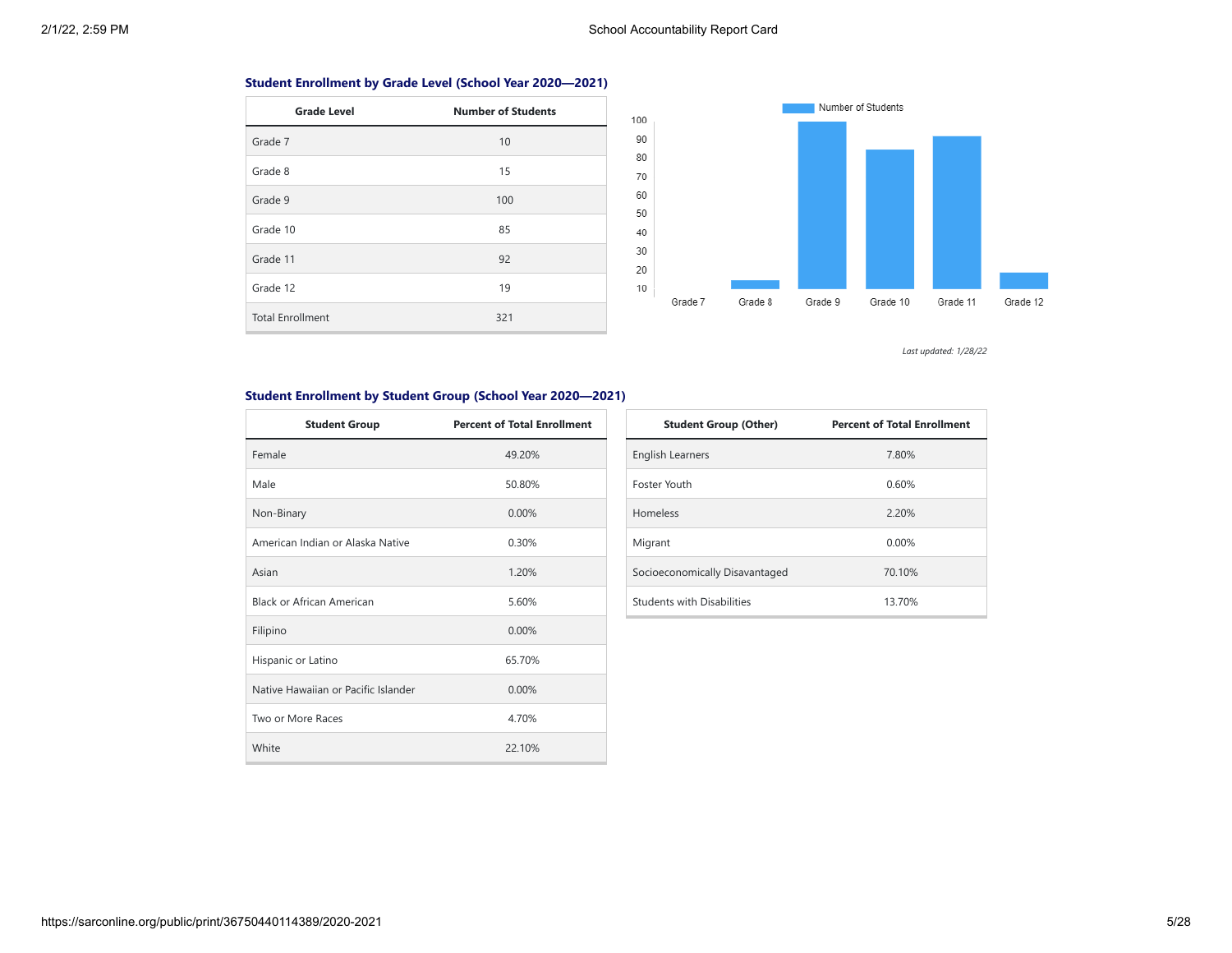# **A. Conditions of Learning**

# **State Priority: Basic**

The SARC provides the following information relevant to the State priority: Basic (Priority 1):

- Degree to which teachers are appropriately assigned and fully credentialed in the subject area and for the pupils they are teaching;
- Pupils have access to standards-aligned instructional materials; and
- School facilities are maintained in good repair

### **Teacher Preparation and Placement (School Year 2020—2021)**

| <b>Authorization/Assignment</b>                                                                    | School<br><b>Number</b> | School<br>Percent | <b>District</b><br><b>Number</b> | <b>District</b><br>Percent | <b>State</b><br><b>Number</b> | <b>State</b><br>Percent |
|----------------------------------------------------------------------------------------------------|-------------------------|-------------------|----------------------------------|----------------------------|-------------------------------|-------------------------|
| Fully (Preliminary or Clear) Credentialed for Subject and Student<br>Placement (properly assigned) |                         |                   |                                  |                            |                               |                         |
| Intern Credential Holders Properly Assigned                                                        |                         |                   |                                  |                            |                               |                         |
| Teachers Without Credentials and Misassignments ("ineffective" under<br>ESSA)                      |                         |                   |                                  |                            |                               |                         |
| Credentialed Teachers Assigned Out-of-Field ("out-of-field" under<br>ESSA)                         |                         |                   |                                  |                            |                               |                         |
| Unknown                                                                                            |                         |                   |                                  |                            |                               |                         |
| <b>Total Teaching Positions</b>                                                                    |                         |                   |                                  |                            |                               |                         |

Note: The data in this table is based on Full Time Equivalent (FTE) status. One FTE equals one staff member working full time; one FTE could also represent two staff members who each work 50 percent of full time. Additionally, an assignment is defined as a position that an educator is assigned to based on setting, subject, and grade level. An authorization is defined as the services that an educator is authorized to provide to students.

*Last updated:*

### **Teachers Without Credentials and Misassignments (School Year 2020—2021)**

| <b>Authorization/Assignment</b>                       | <b>Number</b> |
|-------------------------------------------------------|---------------|
| Permits and Waivers                                   |               |
| Misassignments                                        |               |
| <b>Vacant Positions</b>                               |               |
| Total Teachers Without Credentials and Misassignments |               |

*Last updated:*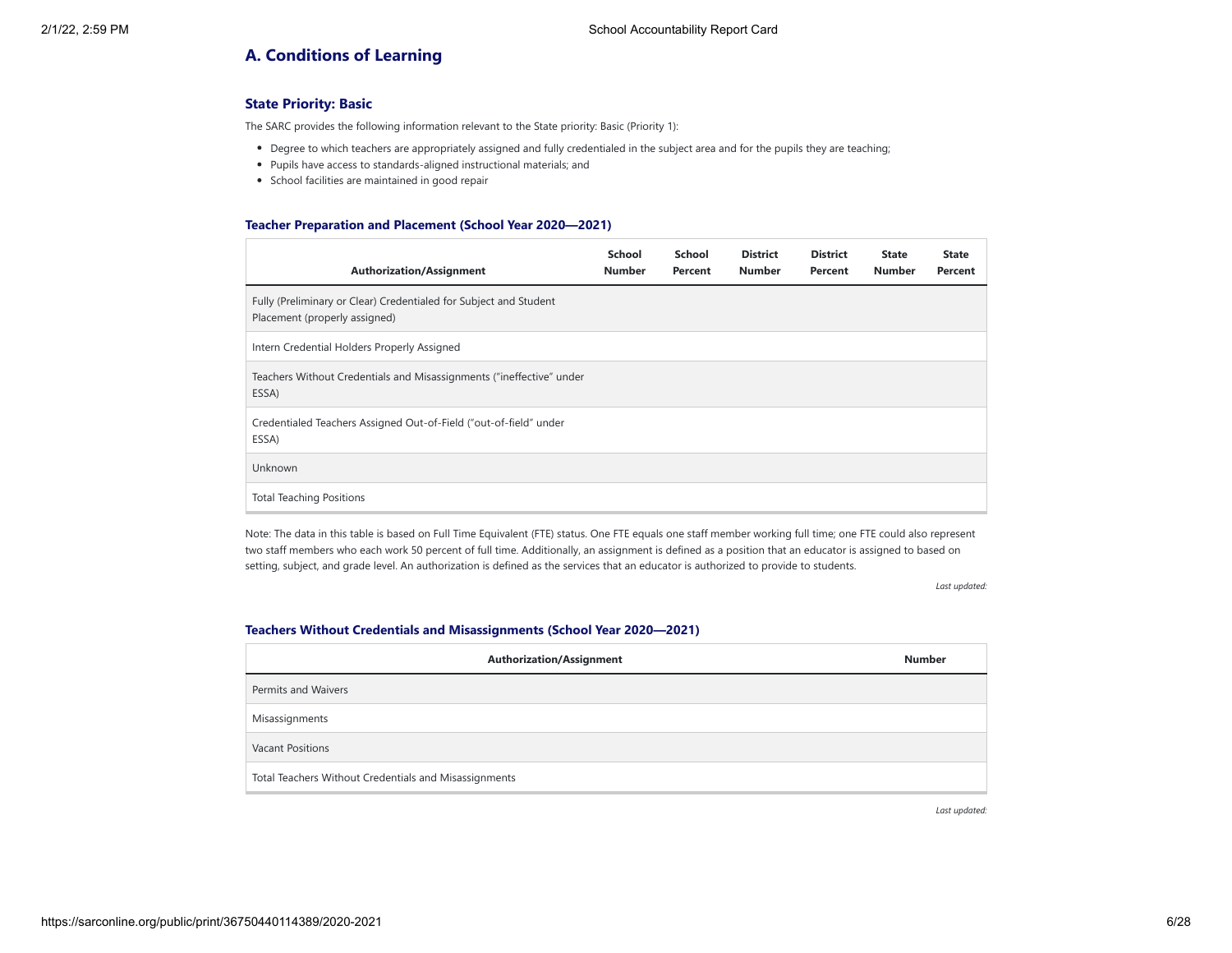# **Credentialed Teachers Assigned Out-of-Field (considered "out-of-field" under ESSA) (School Year 2020—2021)**

| Indicator                                              | <b>Number</b> |
|--------------------------------------------------------|---------------|
| Credentialed Teachers Authorized on a Permit or Waiver |               |
| Local Assignment Options                               |               |
| Total Out-of-Field Teachers                            |               |

*Last updated:*

# **Class Assignments (School Year 2020—2021)**

| Indicator                                                                                                                                        | Percent |
|--------------------------------------------------------------------------------------------------------------------------------------------------|---------|
| Misassignments for English Learners (a percentage of all the classes with English learners taught by teachers that are misassigned)              |         |
| No credential, permit or authorization to teach (a percentage of all the classes taught by teachers with no record of an authorization to teach) |         |

*Last updated:*

Note: For more information refer to the Updated Teacher Equity Definitions web page at https://www.cde.ca.gov/pd/ee/teacherequitydefinitions.asp.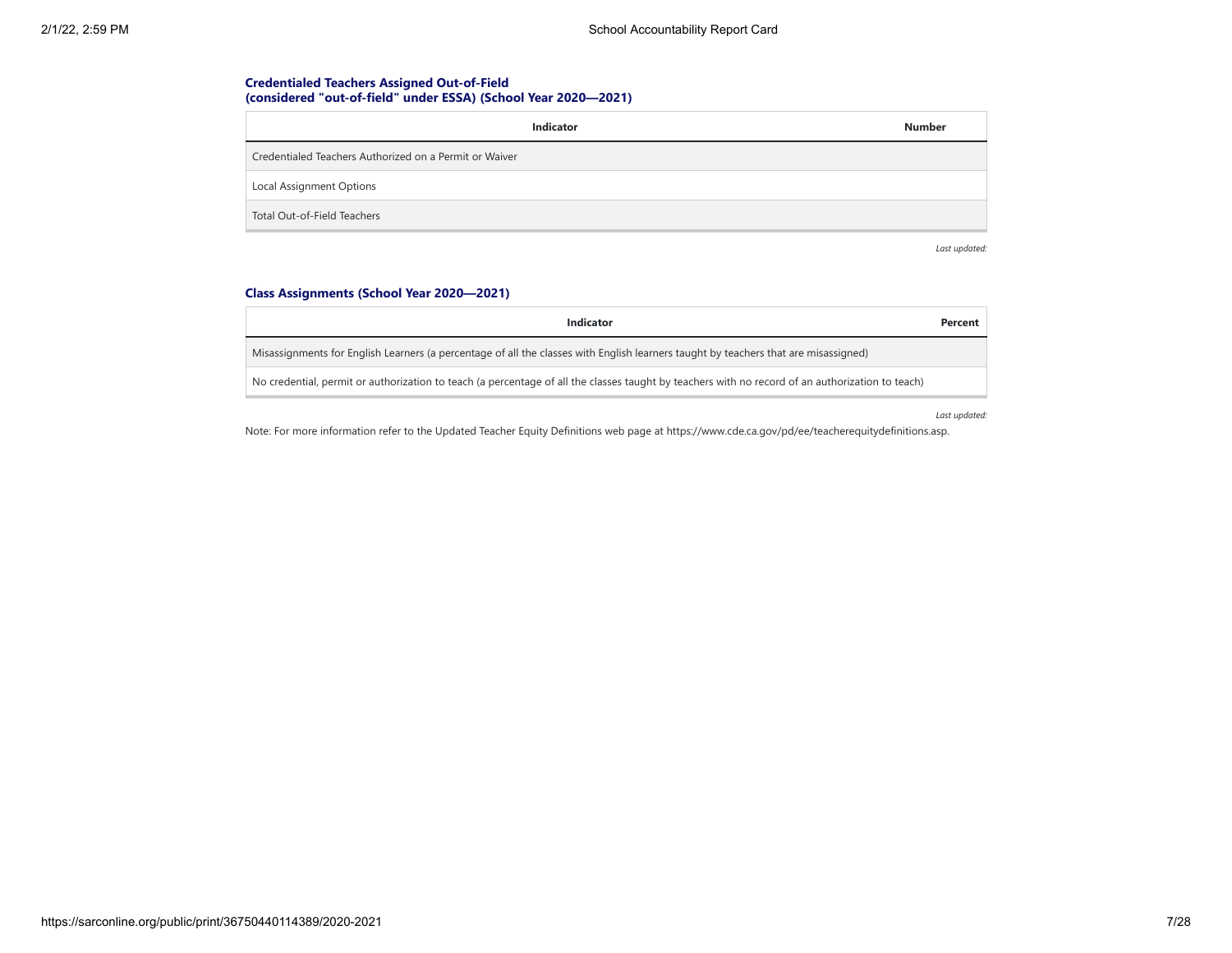### **School Facility Conditions and Planned Improvements**

Mirus Secondary School's resource centers are exceptionally attractive, clean, safe, and orderly. Every resource center is fully equipped with student computers linked to the Internet , teacher laptop computers, audio-visual equipment, individual teacher telephones, bookshelves, text books, storage, alarm systems, smoke detectors, tables, chairs, and teacher desks.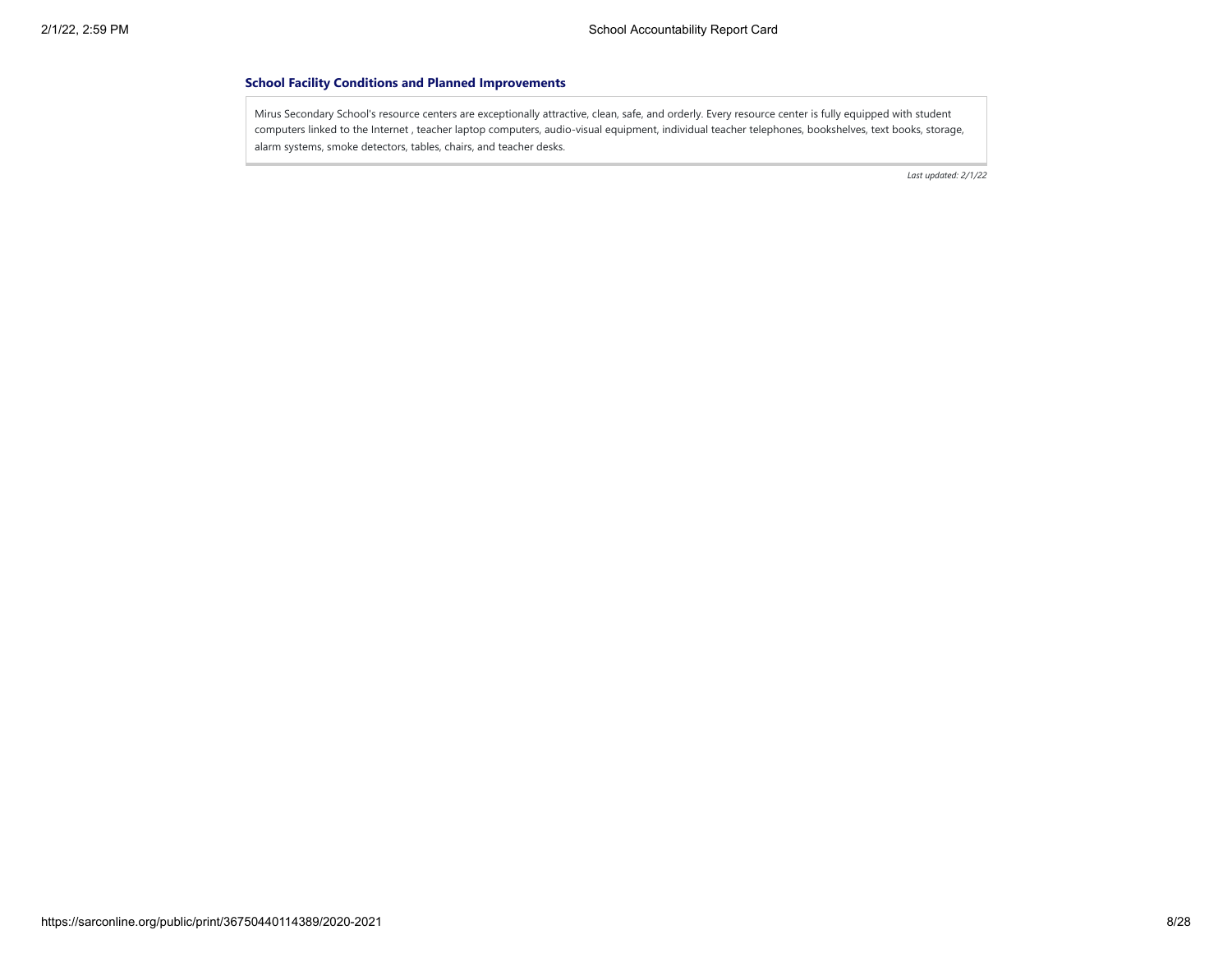# **B. Pupil Outcomes**

## **State Priority: Pupil Achievement**

The SARC provides the following information relevant to the State priority: Pupil Achievement (Priority 4):

- **Statewide assessments** (i.e., California Assessment of Student Performance and Progress [CAASPP] System includes the Smarter Balanced Summative Assessments for students in the general education population and the California Alternate Assessments [CAAs] for English language arts/literacy [ELA] and mathematics given in grades three through eight and grade eleven. Only eligible students may participate in the administration of the CAAs. CAAs items are aligned with alternate achievement standards, which are linked with the Common Core State Standards [CCSS] for students with the most significant cognitive disabilities).
- The CAASPP System encompasses the following assessments and student participation requirements:
- 1. **Smarter Balanced Summative Assessments and CAAs for ELA** in grades three through eight and grade eleven.
- 2. **Smarter Balanced Summative Assessments and CAAs for mathematics** in grades three through eight and grade eleven.
- 3. **California Science Test (CAST) and CAAs for Science** in grades five, eight, and once in high school (i.e., grade ten, eleven, or twelve).

#### **SARC Reporting in the 2020–2021 School Year Only**

Where the most viable option, LEAs were required to administer the statewide summative assessments for ELA and mathematics. Where a statewide summative assessment was not the most viable option for the LEA (or for one or more grade-level[s] within the LEA) due to the pandemic, LEAs were allowed to report results from a different assessment that met the criteria established by the State Board of Education (SBE) on March 16, 2021. The assessments were required to be:

- Aligned with CA CCSS for ELA and mathematics;
- Available to students in grades 3 through 8, and grade 11; and
- Uniformly administered across a grade, grade span, school, or district to all eligible students.
- **Options:** Note that the CAAs could only be administered in-person following health and safety requirements. If it was not viable for the LEA to administer the CAAs in person with health and safety guidelines in place, the LEA was directed to not administer the tests. There were no other assessment options available for the CAAs. Schools administered the Smarter Balanced Summative Assessments for ELA and mathematics, other assessments that meet the SBE criteria, or a combination of both, and they could only choose one of the following:
	- Smarter Balanced ELA and mathematics summative assessments;
	- Other assessments meeting the SBE criteria; or
	- Combination of Smarter Balanced ELA and mathematics summative assessments and other assessments.
- **College and Career Ready:** The percentage of students who have successfully completed courses that satisfy the requirements for entrance to the University of California and the California State University, or career technical education sequences or programs of study.

#### **CAASPP Test Results in ELA and Mathematics for All Students**

**Grades Three through Eight and Grade Eleven taking and completing a state-administered assessment Percentage of Students Meeting or Exceeding the State Standard**

| <b>Subject</b>                                       | <b>School</b><br>2019-2020 | School<br>2020-2021 | <b>District</b><br>2019-2020 | <b>District</b><br>2020-2021 | <b>State</b><br>2019-2020 | <b>State</b><br>2020-2021 |
|------------------------------------------------------|----------------------------|---------------------|------------------------------|------------------------------|---------------------------|---------------------------|
| English Language Arts / Literacy (grades 3-8 and 11) | N/A                        | N/A                 | N/A                          | N/A                          | N/A                       | N/A                       |
| Mathematics (grades 3-8 and 11)                      | N/A                        | N/A                 | N/A                          | N/A                          | N/A                       | N/A                       |

Note: The 2019–2020 data cells with N/A values indicate that the 2019–2020 data are not available due to the COVID-19 pandemic and resulting summative test suspension. The Executive Order N-30-20 was issued which waived the assessment, accountability, and reporting requirements for the 2019–2020 school year.

Note: The 2020–2021 data cells have N/A values because these data are not comparable to other year data due to the COVID-19 pandemic during the 2020–2021 school year. Where the CAASPP assessments in ELA and/or mathematics is not the most viable option, the LEAs were allowed to administer local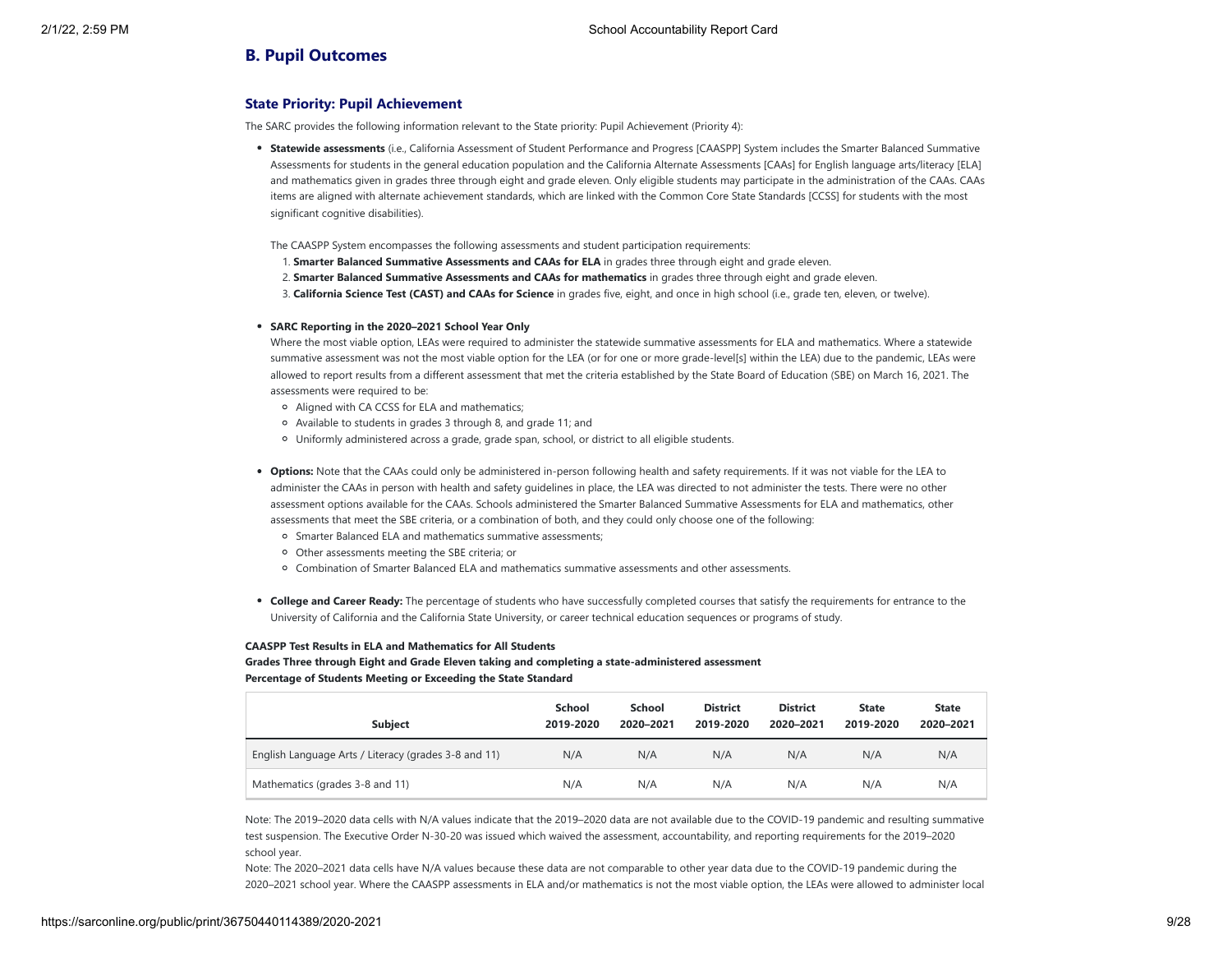# 2/1/22, 2:59 PM School Accountability Report Card

assessments. Therefore, the 2020–2021 data between school years for the school, district, state are not an accurate comparison. As such, it is inappropriate to compare results of the 2020–2021 school year to other school years.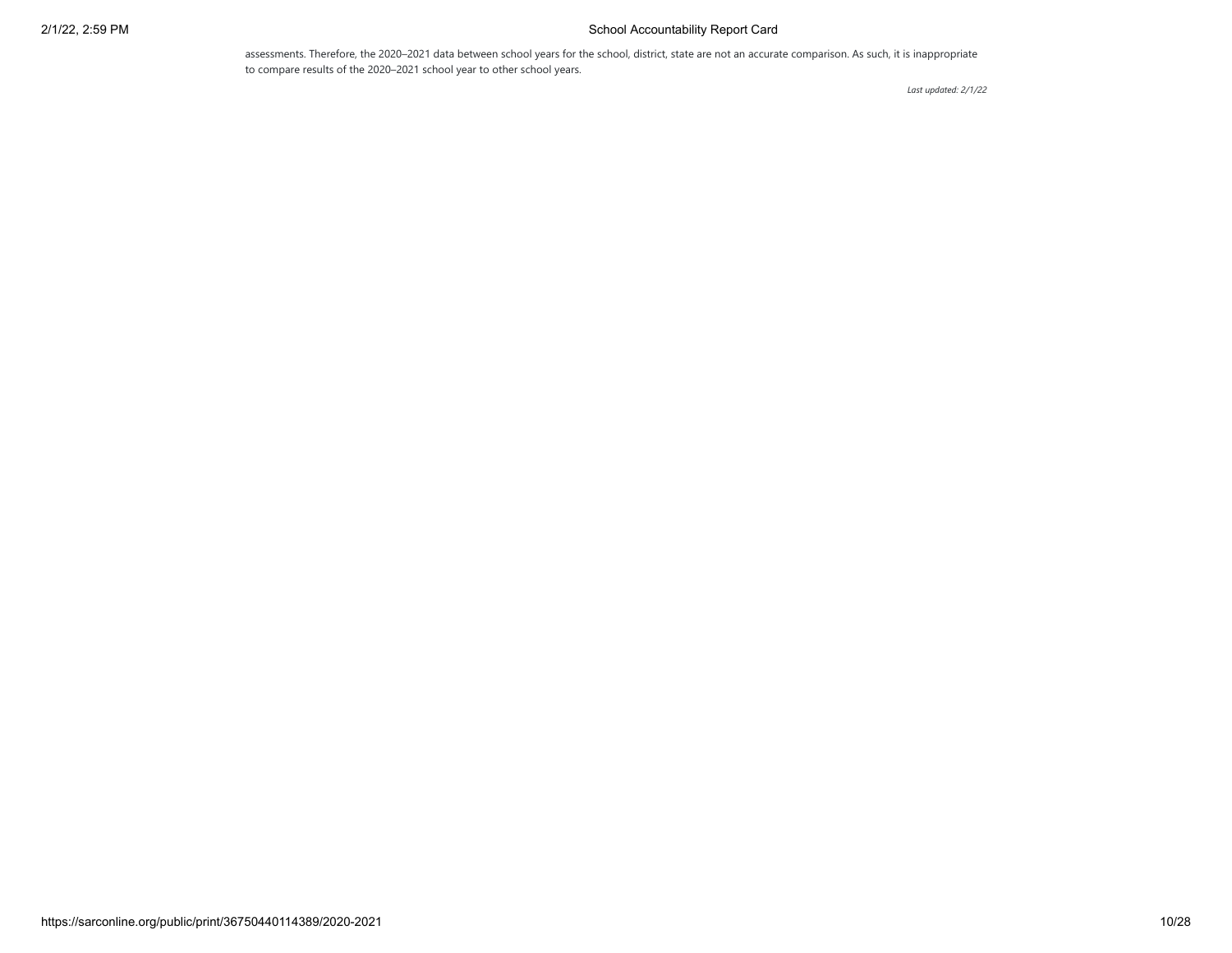## **CAASPP Test Results in ELA by Student Group for students taking and completing a state-administered assessment Grades Three through Eight and Grade Eleven**

**(School Year 2020—2021)**

| <b>Student Group</b>                                 | <b>Total</b><br><b>Enrollment</b> | <b>Number</b><br><b>Tested</b> | Percent<br><b>Tested</b> | Percent<br><b>Not</b><br><b>Tested</b> | Percent<br>Met or<br><b>Exceeded</b> |
|------------------------------------------------------|-----------------------------------|--------------------------------|--------------------------|----------------------------------------|--------------------------------------|
| All Students                                         | 132                               | <b>NT</b>                      | <b>NT</b>                | <b>NT</b>                              | <b>NT</b>                            |
| Female                                               | 70                                | <b>NT</b>                      | <b>NT</b>                | <b>NT</b>                              | <b>NT</b>                            |
| Male                                                 | 62                                | <b>NT</b>                      | <b>NT</b>                | <b>NT</b>                              | <b>NT</b>                            |
| American Indian or Alaska Native                     | $\mathsf{O}\xspace$               | $\mathbf 0$                    | $\mathbf 0$              | $\mathbf 0$                            | $\mathbb O$                          |
| Asian                                                | $\mathbb O$                       | $\mathbf 0$                    | $\mathbf 0$              | $\mathsf{O}\xspace$                    | $\mathbf 0$                          |
| <b>Black or African American</b>                     | $\sim$ $\sim$                     | <b>NT</b>                      | <b>NT</b>                | <b>NT</b>                              | <b>NT</b>                            |
| Filipino                                             | $\mathsf{O}\xspace$               | $\boldsymbol{0}$               | $\mathbf 0$              | $\mathbf 0$                            | $\mathbb O$                          |
| Hispanic or Latino                                   | 80                                | <b>NT</b>                      | <b>NT</b>                | <b>NT</b>                              | <b>NT</b>                            |
| Native Hawaiian or Pacific Islander                  | $\mathsf{O}\xspace$               | $\mathbf 0$                    | $\mathbf 0$              | $\mathbf{0}$                           | $\mathbf{0}$                         |
| Two or More Races                                    | 11                                | <b>NT</b>                      | <b>NT</b>                | <b>NT</b>                              | <b>NT</b>                            |
| White                                                | 33                                | <b>NT</b>                      | <b>NT</b>                | <b>NT</b>                              | <b>NT</b>                            |
| <b>English Learners</b>                              | $\sim$ $\sim$                     | <b>NT</b>                      | <b>NT</b>                | <b>NT</b>                              | <b>NT</b>                            |
| Foster Youth                                         | $-\,-$                            | <b>NT</b>                      | <b>NT</b>                | <b>NT</b>                              | <b>NT</b>                            |
| Homeless                                             |                                   |                                |                          |                                        |                                      |
| Military                                             | $\mathbb O$                       | $\mathbf 0$                    | $\mathbf 0$              | $\mathbf 0$                            | $\mathbf{0}$                         |
| Socioeconomically Disadvantaged                      | 75                                | <b>NT</b>                      | <b>NT</b>                | <b>NT</b>                              | <b>NT</b>                            |
| <b>Students Receiving Migrant Education Services</b> | $\mathsf{O}\xspace$               | $\mathbf 0$                    | $\mathbf 0$              | $\mathsf{O}\xspace$                    | $\mathbf 0$                          |
| <b>Students with Disabilities</b>                    | 20                                | <b>NT</b>                      | <b>NT</b>                | <b>NT</b>                              | <b>NT</b>                            |

Note: N/T values indicate that this school did not test students using the CAASPP for ELA.

Note: Double dashes (--) appear in the table when the number of students is ten or less, either because the number of students in this category is too small for statistical accuracy or to protect student privacy.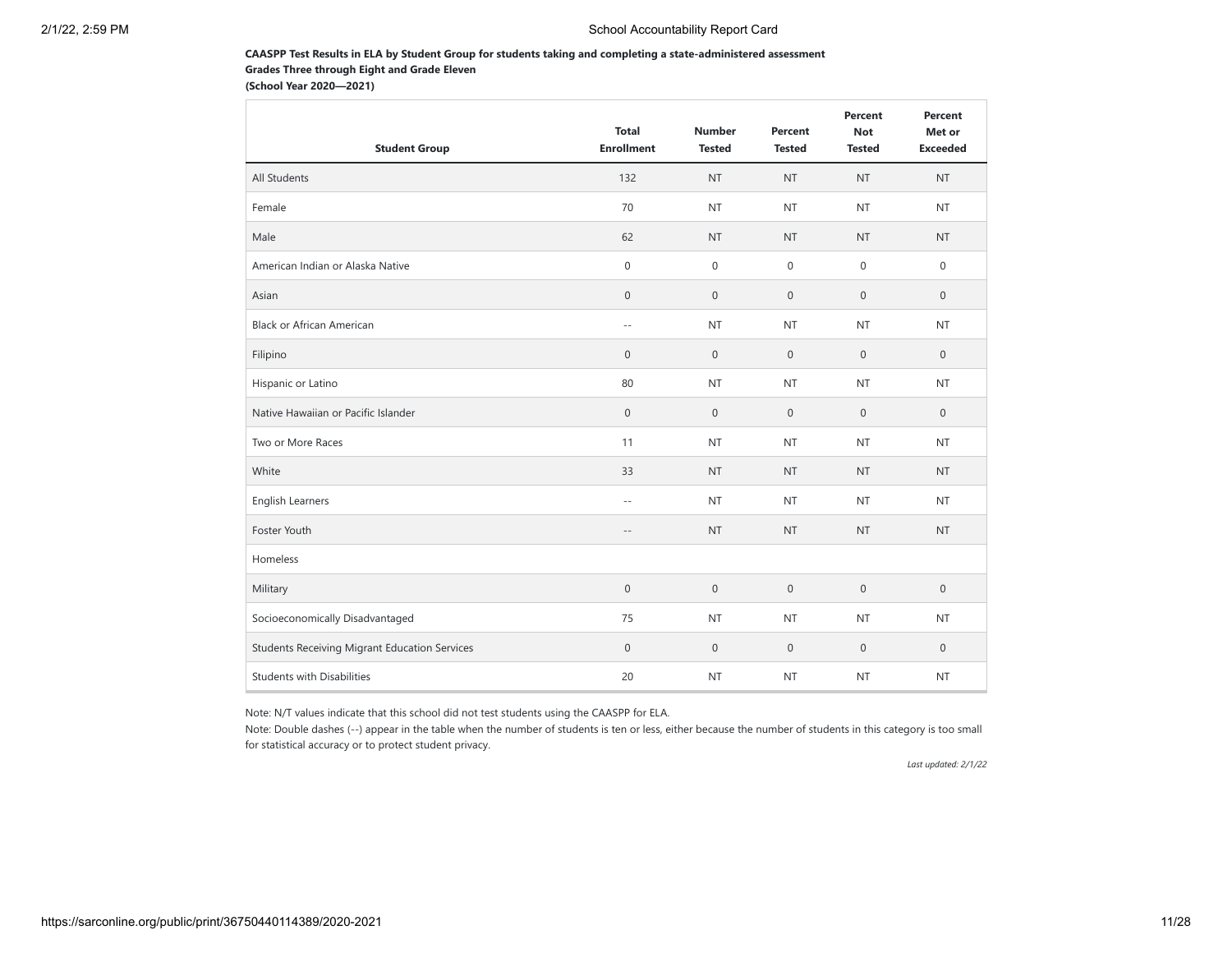## **CAASPP Test Results in Mathematics by Student Group for students taking and completing a state-administered assessment Grades Three through Eight and Grade Eleven**

**(School Year 2020—2021)**

| <b>Student Group</b>                                 | <b>Total</b><br><b>Enrollment</b> | <b>Number</b><br><b>Tested</b> | Percent<br><b>Tested</b> | Percent<br><b>Not</b><br><b>Tested</b> | Percent<br>Met or<br><b>Exceeded</b> |
|------------------------------------------------------|-----------------------------------|--------------------------------|--------------------------|----------------------------------------|--------------------------------------|
| All Students                                         | 132                               | <b>NT</b>                      | <b>NT</b>                | <b>NT</b>                              | <b>NT</b>                            |
| Female                                               | 70                                | <b>NT</b>                      | <b>NT</b>                | <b>NT</b>                              | <b>NT</b>                            |
| Male                                                 | 62                                | <b>NT</b>                      | <b>NT</b>                | <b>NT</b>                              | <b>NT</b>                            |
| American Indian or Alaska Native                     | $\mathsf{O}\xspace$               | $\mathbf 0$                    | $\mathbf 0$              | $\mathbf 0$                            | $\mathbb O$                          |
| Asian                                                | $\mathbf 0$                       | $\mathbf 0$                    | $\mathbf 0$              | $\mathsf{O}\xspace$                    | $\mathbf 0$                          |
| <b>Black or African American</b>                     | $\sim$ $\sim$                     | <b>NT</b>                      | <b>NT</b>                | <b>NT</b>                              | <b>NT</b>                            |
| Filipino                                             | $\boldsymbol{0}$                  | $\boldsymbol{0}$               | $\mathbf 0$              | $\mathbf 0$                            | $\mathbb O$                          |
| Hispanic or Latino                                   | 80                                | <b>NT</b>                      | <b>NT</b>                | <b>NT</b>                              | <b>NT</b>                            |
| Native Hawaiian or Pacific Islander                  | $\mathsf{O}\xspace$               | $\mathbf 0$                    | $\mathbf 0$              | $\mathbf{0}$                           | $\mathbf{0}$                         |
| Two or More Races                                    | 11                                | <b>NT</b>                      | <b>NT</b>                | <b>NT</b>                              | <b>NT</b>                            |
| White                                                | 33                                | <b>NT</b>                      | <b>NT</b>                | <b>NT</b>                              | <b>NT</b>                            |
| <b>English Learners</b>                              | $\sim$ $\sim$                     | <b>NT</b>                      | <b>NT</b>                | <b>NT</b>                              | <b>NT</b>                            |
| Foster Youth                                         | $-\,-$                            | <b>NT</b>                      | <b>NT</b>                | <b>NT</b>                              | <b>NT</b>                            |
| Homeless                                             |                                   |                                |                          |                                        |                                      |
| Military                                             | $\mathbf 0$                       | $\mathbf 0$                    | $\mathbf 0$              | $\mathbf 0$                            | $\mathbf{0}$                         |
| Socioeconomically Disadvantaged                      | 75                                | <b>NT</b>                      | <b>NT</b>                | <b>NT</b>                              | <b>NT</b>                            |
| <b>Students Receiving Migrant Education Services</b> | $\mathsf{O}\xspace$               | $\mathbf 0$                    | $\mathbf 0$              | $\mathsf{O}\xspace$                    | $\mathbf 0$                          |
| <b>Students with Disabilities</b>                    | 20                                | <b>NT</b>                      | <b>NT</b>                | <b>NT</b>                              | <b>NT</b>                            |

Note: N/T values indicate that this school did not test students using the CAASPP for Mathematics.

Note: Double dashes (--) appear in the table when the number of students is ten or less, either because the number of students in this category is too small for statistical accuracy or to protect student privacy.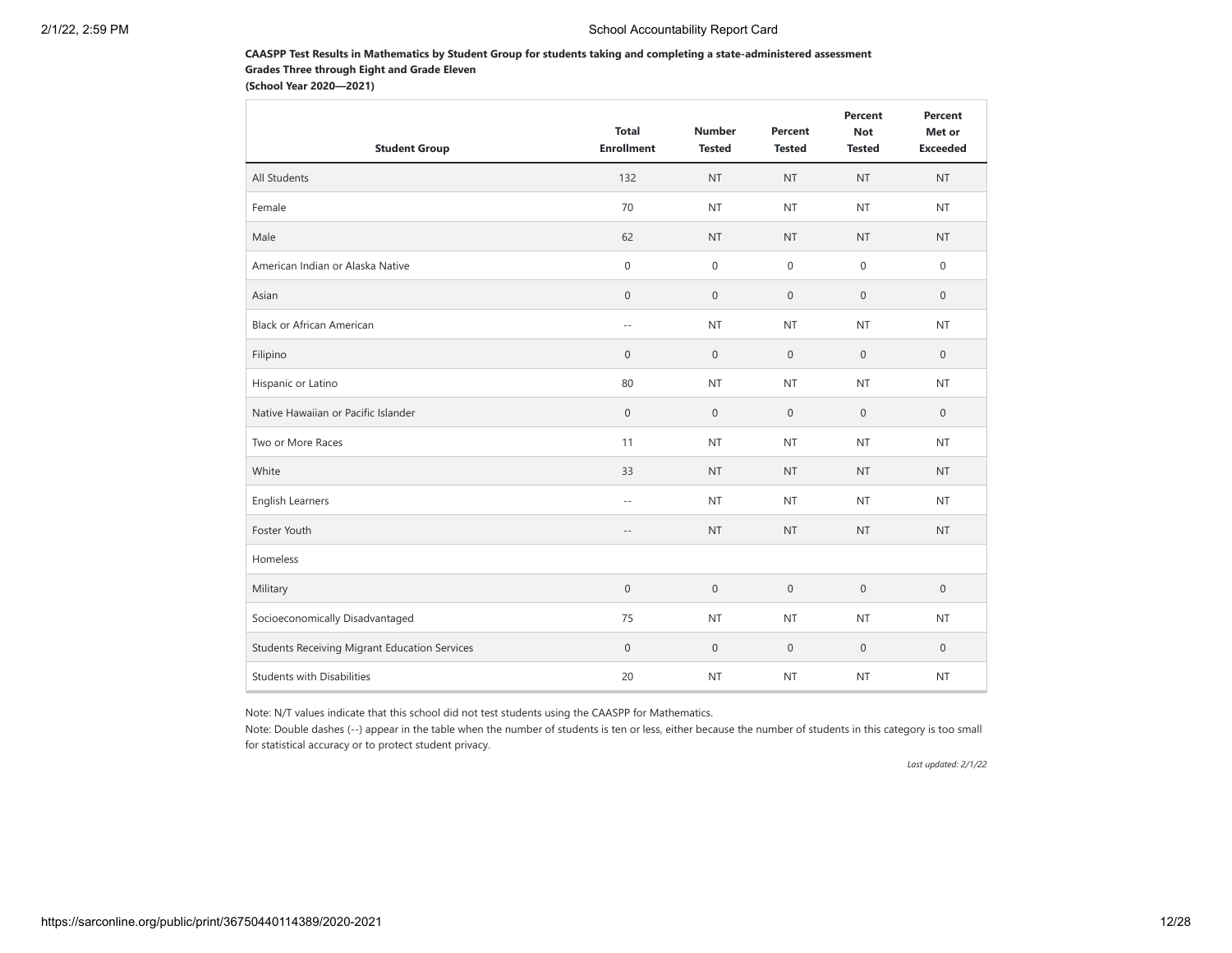#### **Local Assessment Test Results in ELA by Student Group**

**Assessment Name(s): NWEA MAP Growth Reading**

**Grades Three through Eight and Grade Eleven (School Year 2020—2021)**

| <b>Student Group</b>                          | <b>Total</b><br><b>Enrollment</b> | <b>Number</b><br><b>Tested</b> | <b>Percent</b><br><b>Tested</b> | Percent<br><b>Not</b><br><b>Tested</b> | Percent<br>At or<br><b>Above Grade Level</b> |
|-----------------------------------------------|-----------------------------------|--------------------------------|---------------------------------|----------------------------------------|----------------------------------------------|
| All Students                                  | 131                               | 123                            | 94                              | 6                                      | 52.8                                         |
| Female                                        | 71                                | 65                             | 92                              | 8                                      | 61.5                                         |
| Male                                          | 60                                | 58                             | 97                              | 3                                      | 43.1                                         |
| American Indian or Alaska Native              |                                   |                                |                                 |                                        |                                              |
| Asian                                         |                                   |                                |                                 |                                        |                                              |
| <b>Black or African American</b>              | $\overline{a}$                    | $-$                            |                                 | $-$                                    | $ -$                                         |
| Filipino                                      |                                   |                                |                                 |                                        |                                              |
| Hispanic or Latino                            | 81                                | 77                             | 95                              | 5                                      | 55.8                                         |
| Native Hawaiian or Pacific Islander           |                                   |                                |                                 |                                        |                                              |
| Two or More Races                             | 10                                | 10                             | 100                             | $\mathbf 0$                            | 40.0                                         |
| White                                         | 32                                | 30                             | 94                              | 6                                      | 50                                           |
| English Learners                              | 19                                | 16                             | 84                              | 16                                     | 18.8                                         |
| Foster Youth                                  |                                   |                                |                                 |                                        |                                              |
| Homeless                                      | $-$                               |                                |                                 | $\overline{a}$                         | $\sim$ $\sim$                                |
| Military                                      |                                   |                                |                                 |                                        |                                              |
| Socioeconomically Disadvantaged               | $-$                               | $\sim$                         |                                 | $\sim$ $\sim$                          | $\sim$ $\sim$                                |
| Students Receiving Migrant Education Services |                                   |                                |                                 |                                        |                                              |
| <b>Students with Disabilities</b>             | $\sim$ $\sim$                     | $\sim$ $\sim$                  | $-$                             | $\cdots$                               | $\sim$ $-$                                   |

\*At or above the grade-level standard in the context of the local assessment administered.

Note: LEAs/schools will populate this table for schools in cases where the school administered a local assessment.

Note: LEAs/schools will populate double dashes (--) in this table when the number of students is ten or less, either because the number of students in this category is too small for statistical accuracy or to protect student privacy.

Note: In cases where the school administered only the CAASPP assessment, LEAs/schools will populate this table with "N/A" values in all cells, meaning this table is Not Applicable for this school.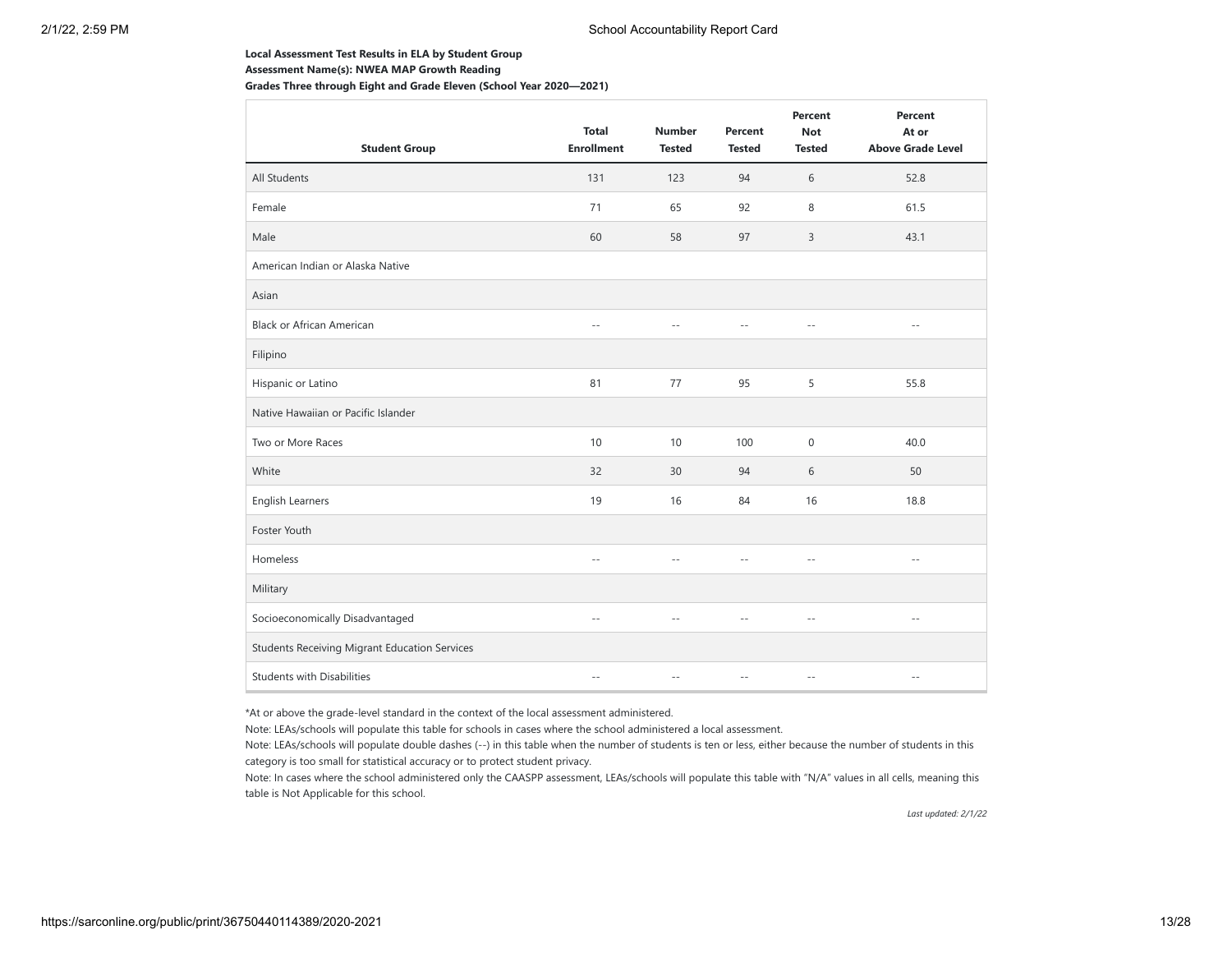#### **Local AssessmentTest Results in Mathematics by Student Group**

**Assessment Name(s): NWEA MAP Growth Math**

**Grades Three through Eight and Grade Eleven (School Year 2020—2021)**

| <b>Student Group</b>                          | <b>Total</b><br><b>Enrollment</b> | <b>Number</b><br><b>Tested</b> | Percent<br><b>Tested</b> | Percent<br><b>Not</b><br><b>Tested</b> | Percent<br>At or<br><b>Above Grade Level</b> |
|-----------------------------------------------|-----------------------------------|--------------------------------|--------------------------|----------------------------------------|----------------------------------------------|
| All Students                                  | 131                               | 119                            | 91                       | 9                                      | 26.9                                         |
| Female                                        | 71                                | 63                             | 89                       | 11                                     | 25.4                                         |
| Male                                          | 60                                | 56                             | 93                       | $\overline{7}$                         | 28.6                                         |
| American Indian or Alaska Native              |                                   |                                |                          |                                        |                                              |
| Asian                                         |                                   |                                |                          |                                        |                                              |
| <b>Black or African American</b>              | $\overline{a}$                    | $-$                            |                          | $-$                                    | $ -$                                         |
| Filipino                                      |                                   |                                |                          |                                        |                                              |
| Hispanic or Latino                            | 81                                | 73                             | 90                       | 10                                     | 26.0                                         |
| Native Hawaiian or Pacific Islander           |                                   |                                |                          |                                        |                                              |
| Two or More Races                             | $\sim$ $\sim$                     | $\sim$ $\sim$                  | $\sim$ $\sim$            | $\sim$ $-$                             | $\sim$ $\sim$                                |
| White                                         | 32                                | 30                             | 94                       | 6                                      | 30.0                                         |
| English Learners                              | 19                                | 16                             | 84                       | 16                                     | 6.3                                          |
| Foster Youth                                  |                                   |                                |                          |                                        |                                              |
| Homeless                                      | $-$                               |                                |                          | $\overline{a}$                         | $\sim$ $\sim$                                |
| Military                                      |                                   |                                |                          |                                        |                                              |
| Socioeconomically Disadvantaged               | $-$                               | $\sim$                         | --                       | $\sim$ $\sim$                          | $\sim$ $\sim$                                |
| Students Receiving Migrant Education Services |                                   |                                |                          |                                        |                                              |
| <b>Students with Disabilities</b>             | $\sim$ $\sim$                     | $\sim$ $\sim$                  | $-$                      | $\cdots$                               | $\sim$ $-$                                   |

\*At or above the grade-level standard in the context of the local assessment administered.

Note: LEAs/schools will populate this table for schools in cases where the school administered a local assessment.

Note: LEAs/schools will populate double dashes (--) in this table when the number of students is ten or less, either because the number of students in this category is too small for statistical accuracy or to protect student privacy.

Note: In cases where the school administered only the CAASPP assessment, LEAs/schools will populate this table with "N/A" values in all cells, meaning this table is Not Applicable for this school.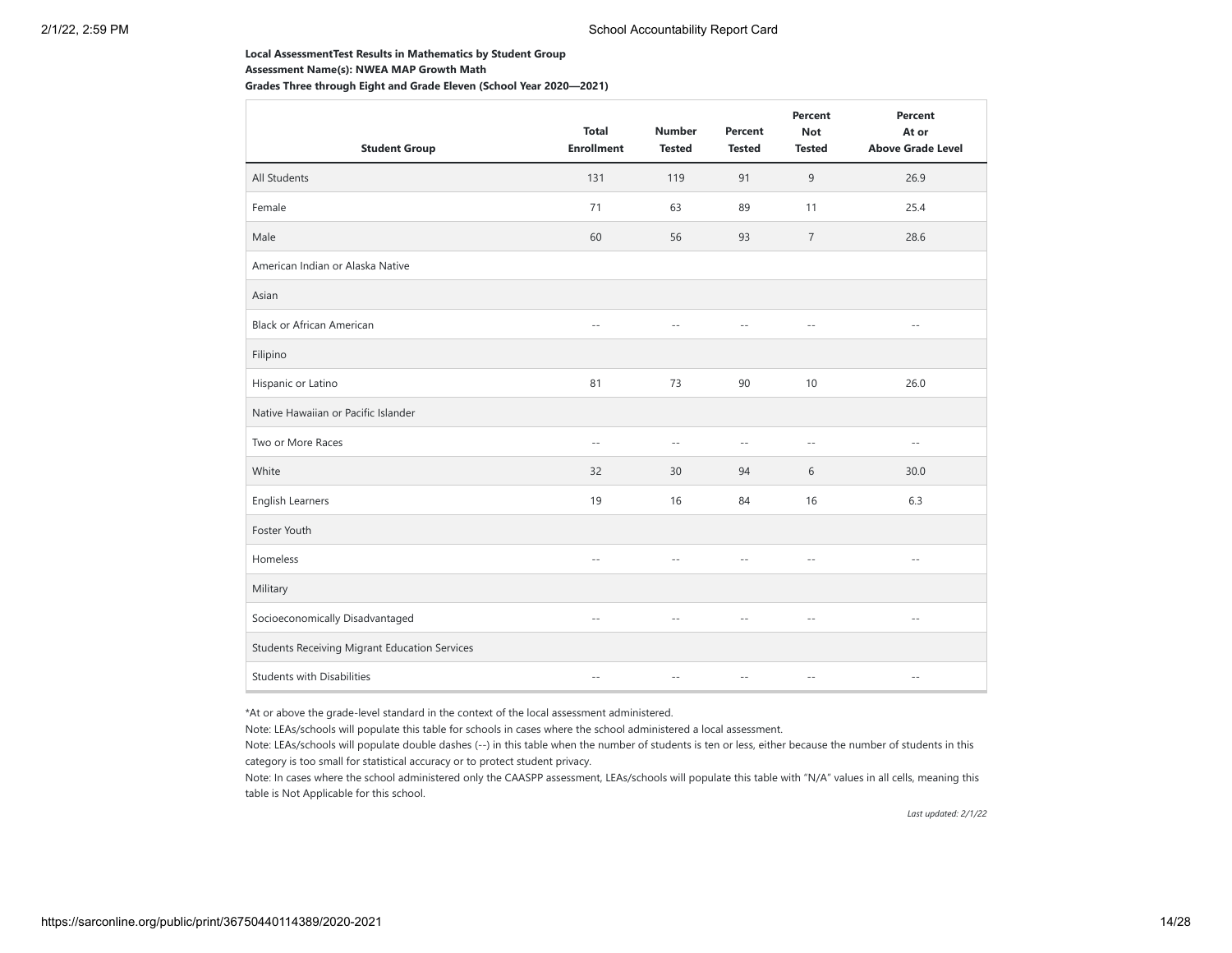## **CAASPP Test Results in Science for All Students Grades Five, Eight and High School**

# **Percentage of Students Meeting or Exceeding the State Standard**

| <b>Subiect</b>                         | School    | School    | <b>District</b> | <b>District</b> | <b>State</b> | <b>State</b> |
|----------------------------------------|-----------|-----------|-----------------|-----------------|--------------|--------------|
|                                        | 2019-2020 | 2020-2021 | 2019-2020       | 2020-2021       | 2019-2020    | 2020-2021    |
| Science (grades 5, 8, and high school) | N/A       | <b>NT</b> | N/A             | NT              | N/A          | 28.72        |

Note: The 2019–2020 data cells with N/A values indicate that the 2019–2020 data are not available due to the COVID-19 pandemic and resulting summative testing suspension. The Executive Order N-30-20 was issued which waived the assessment, accountability, and reporting requirements for the 2019–2020 school year.

Note: For any 2020–2021 data cells with N/T values indicate that this school did not test students using the CAASPP Science.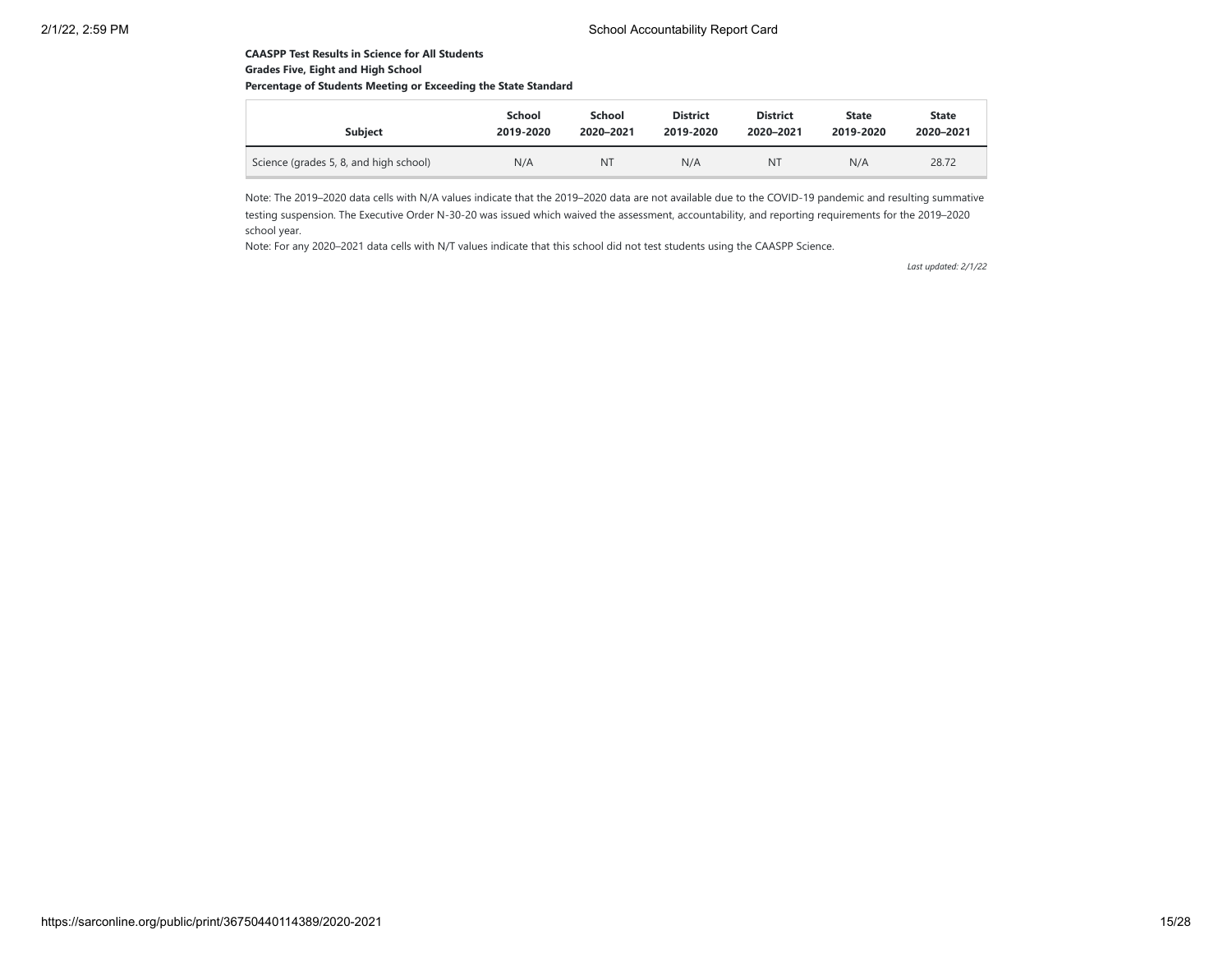# **CAASPP Test Results in Science by Student Group Grades Five, Eight and High School (School Year 2020—2021)**

| <b>Student Group</b>                                 | <b>Total</b><br><b>Enrollment</b> | <b>Number</b><br><b>Tested</b> | Percent<br><b>Tested</b> | Percent<br><b>Not</b><br><b>Tested</b> | Percent<br>Met or<br><b>Exceeded</b> |
|------------------------------------------------------|-----------------------------------|--------------------------------|--------------------------|----------------------------------------|--------------------------------------|
| All Students                                         | 48                                | <b>NT</b>                      | <b>NT</b>                | <b>NT</b>                              | <b>NT</b>                            |
| Female                                               | 17                                | <b>NT</b>                      | <b>NT</b>                | <b>NT</b>                              | <b>NT</b>                            |
| Male                                                 | 31                                | <b>NT</b>                      | <b>NT</b>                | <b>NT</b>                              | <b>NT</b>                            |
| American Indian or Alaska Native                     | $\boldsymbol{0}$                  | $\boldsymbol{0}$               | $\mathbf 0$              | $\mathbf{0}$                           | $\mathbf 0$                          |
| Asian                                                | $-\,-$                            | <b>NT</b>                      | <b>NT</b>                | <b>NT</b>                              | <b>NT</b>                            |
| <b>Black or African American</b>                     | $-$                               | <b>NT</b>                      | <b>NT</b>                | <b>NT</b>                              | <b>NT</b>                            |
| Filipino                                             | $\mathsf{O}\xspace$               | $\boldsymbol{0}$               | $\mathbf 0$              | $\mathbf 0$                            | $\mathbf 0$                          |
| Hispanic or Latino                                   | 35                                | <b>NT</b>                      | <b>NT</b>                | <b>NT</b>                              | <b>NT</b>                            |
| Native Hawaiian or Pacific Islander                  | $\boldsymbol{0}$                  | $\boldsymbol{0}$               | $\mathbf 0$              | $\mathbf{0}$                           | $\mathbf{0}$                         |
| Two or More Races                                    | $-$                               | <b>NT</b>                      | <b>NT</b>                | <b>NT</b>                              | <b>NT</b>                            |
| White                                                | $-$                               | <b>NT</b>                      | <b>NT</b>                | <b>NT</b>                              | <b>NT</b>                            |
| English Learners                                     | $- \, -$                          | <b>NT</b>                      | <b>NT</b>                | <b>NT</b>                              | <b>NT</b>                            |
| Foster Youth                                         | $\boldsymbol{0}$                  | $\boldsymbol{0}$               | $\mathbf 0$              | $\mathbf 0$                            | $\mathbf 0$                          |
| Homeless                                             |                                   |                                |                          |                                        |                                      |
| Military                                             | $\mathbf 0$                       | $\boldsymbol{0}$               | $\mathbf 0$              | $\mathbf{0}$                           | $\mathbf{0}$                         |
| Socioeconomically Disadvantaged                      | 26                                | <b>NT</b>                      | <b>NT</b>                | <b>NT</b>                              | <b>NT</b>                            |
| <b>Students Receiving Migrant Education Services</b> | $\mathbf 0$                       | $\boldsymbol{0}$               | $\mathbf 0$              | $\mathbf 0$                            | $\mathbf 0$                          |
| <b>Students with Disabilities</b>                    | $-$                               | <b>NT</b>                      | <b>NT</b>                | <b>NT</b>                              | <b>NT</b>                            |

Note: N/T values indicate that this school did not test students using the CAASPP for Science.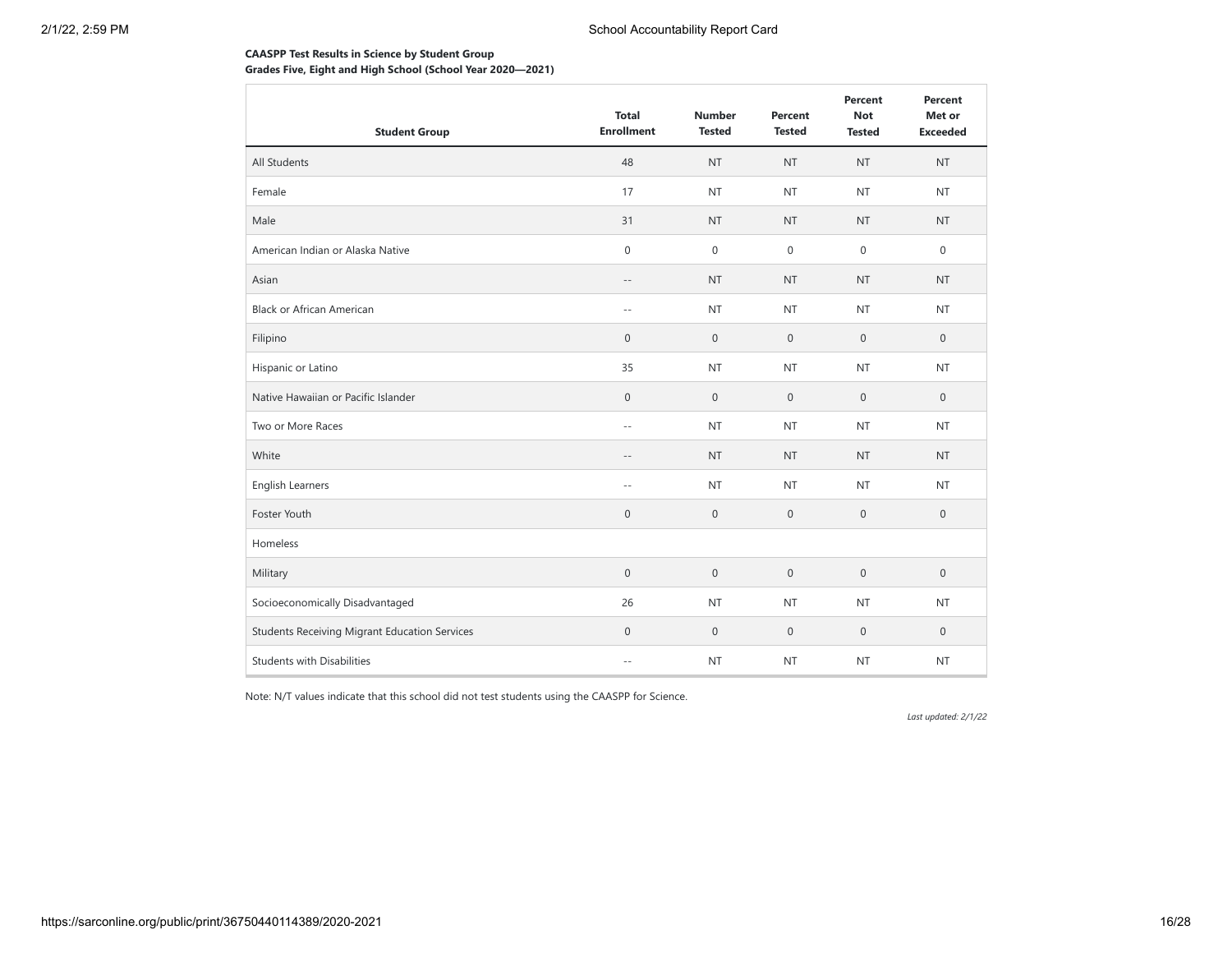### **Career Technical Education (CTE) Programs (School Year 2020—2021)**

Career Technical Education (CTE) opportunities vary according to the students' goals. Student strengths, interests and values are discussed with the student and parents and become part of the Pathways Personalized Educational Plan (PPEP). Mirus offers more than 20 CTE courses and 5 Career Pathways in either an independent study or online environments. Eleventh and twelfth grade students research career paths and post-secondary career options to compile an electronic portfolio as part of a required senior course called "Pathways Exhibition". Counselors, teachers, career resource speakers, administrators and parents provide assistance in the educational and career decision making process. Because of the flexibility in this school's schedule, students are able to work while traditional schools are in session, which broadens the range of job opportunities and work-based learning available. The school allows students the freedom to participate in community events and encourages them to volunteer. In order to broaden their experience and prepare students for the transition from school to career, students who remain at Mirus Secondary School until graduation are required to earn two credits in a specified CTE course, Service Learning, or in our state approved General Work Experience Education (WEE) courses. In this way, students have the chance to experience the world outside school as either volunteers or while learning a career skill on their path to becoming College and Career Ready.

*Last updated: 2/1/22*

#### **Career Technical Education (CTE) Participation (School Year 2020—2021)**

| <b>Measure</b>                                                                                                          | <b>CTE Program Participation</b> |
|-------------------------------------------------------------------------------------------------------------------------|----------------------------------|
| Number of Pupils Participating in CTE                                                                                   | 92                               |
| Percent of Pupils that Complete a CTE Program and Earn a High School Diploma                                            | $- -$                            |
| Percent of CTE Courses that are Sequenced or Articulated Between the School and Institutions of Postsecondary Education | 4.8                              |

*Last updated: 2/1/22*

#### **Course Enrollment/Completion of University of California (UC) and/or California State University (CSU) Admission Requirements**

| <b>UC/CSU Course Measure</b>                                                | Percent |
|-----------------------------------------------------------------------------|---------|
| 2020–2021 Pupils Enrolled in Courses Required for UC/CSU Admission          | 93.92%  |
| 2019-2020 Graduates Who Completed All Courses Required for UC/CSU Admission | 6.25%   |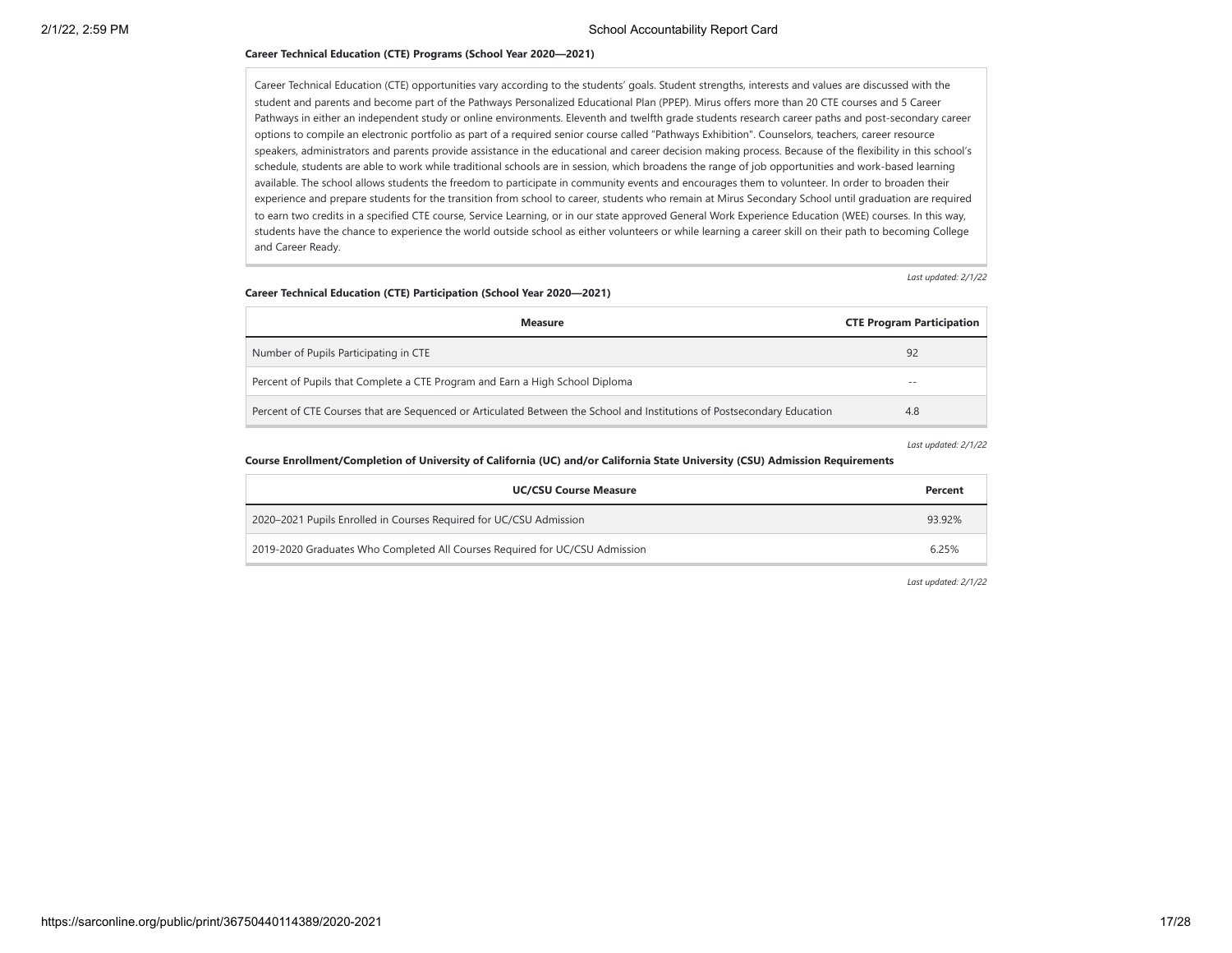# **State Priority: Other Pupil Outcomes**

The SARC provides the following information relevant to the State priority: Other Pupil Outcomes (Priority 8):

Pupil outcomes in the subject area of physical education

# **California Physical Fitness Test Results (School Year 2020—2021)**

| <b>Grade Level</b> | Percentage of<br><b>Students Meeting</b><br><b>Four of Six</b><br><b>Fitness Standards</b> | Percentage of<br><b>Students Meeting</b><br><b>Five of Six</b><br><b>Fitness Standards</b> | Percentage of<br><b>Students Meeting</b><br>Six of Six<br><b>Fitness Standards</b> |
|--------------------|--------------------------------------------------------------------------------------------|--------------------------------------------------------------------------------------------|------------------------------------------------------------------------------------|
| C                  | N/A                                                                                        | N/A                                                                                        | N/A                                                                                |
|                    | $- -$                                                                                      | $- -$                                                                                      | $- -$                                                                              |
| 9                  | $\qquad \qquad -$                                                                          | $\qquad \qquad -$                                                                          | $\qquad \qquad -$                                                                  |

Note: Due to the COVID-19 crisis, the Physical Fitness Test was suspended during the 2020–2021 school year and therefore no data are reported.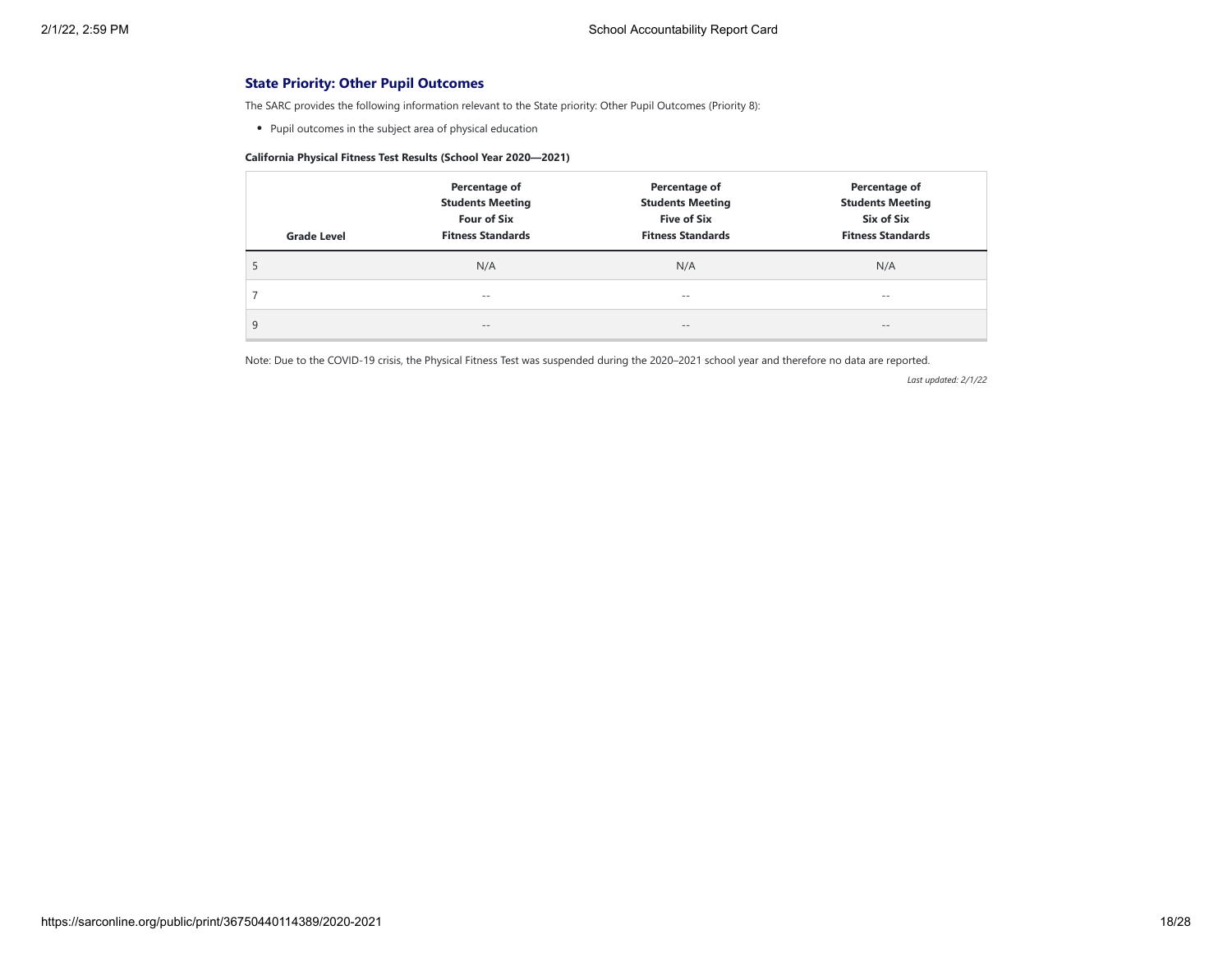# **C. Engagement**

# **State Priority: Parental Involvement**

The SARC provides the following information relevant to the State priority: Parental Involvement (Priority 3):

Efforts the school district makes to seek parent input in making decisions for the school district and each school site

#### **Opportunities for Parental Involvement (School Year 2021-2022)**

Parents become involved in their children's education at Mirus Secondary School from the beginning. Parents are a part of the initial meeting with the teacher, when they learn school requirements. Together with the student, they develop each student's unique Pathways Personalized Educational Plan (PPEP). Parents are encouraged to call and make appointments at any time; parents are involved in their child's education on a daily/weekly basis. Parents are encouraged to give feedback through the annual LCAP parent survey, open houses, senior exit orientation meetings, master agreement signings, board meetings, and graduation.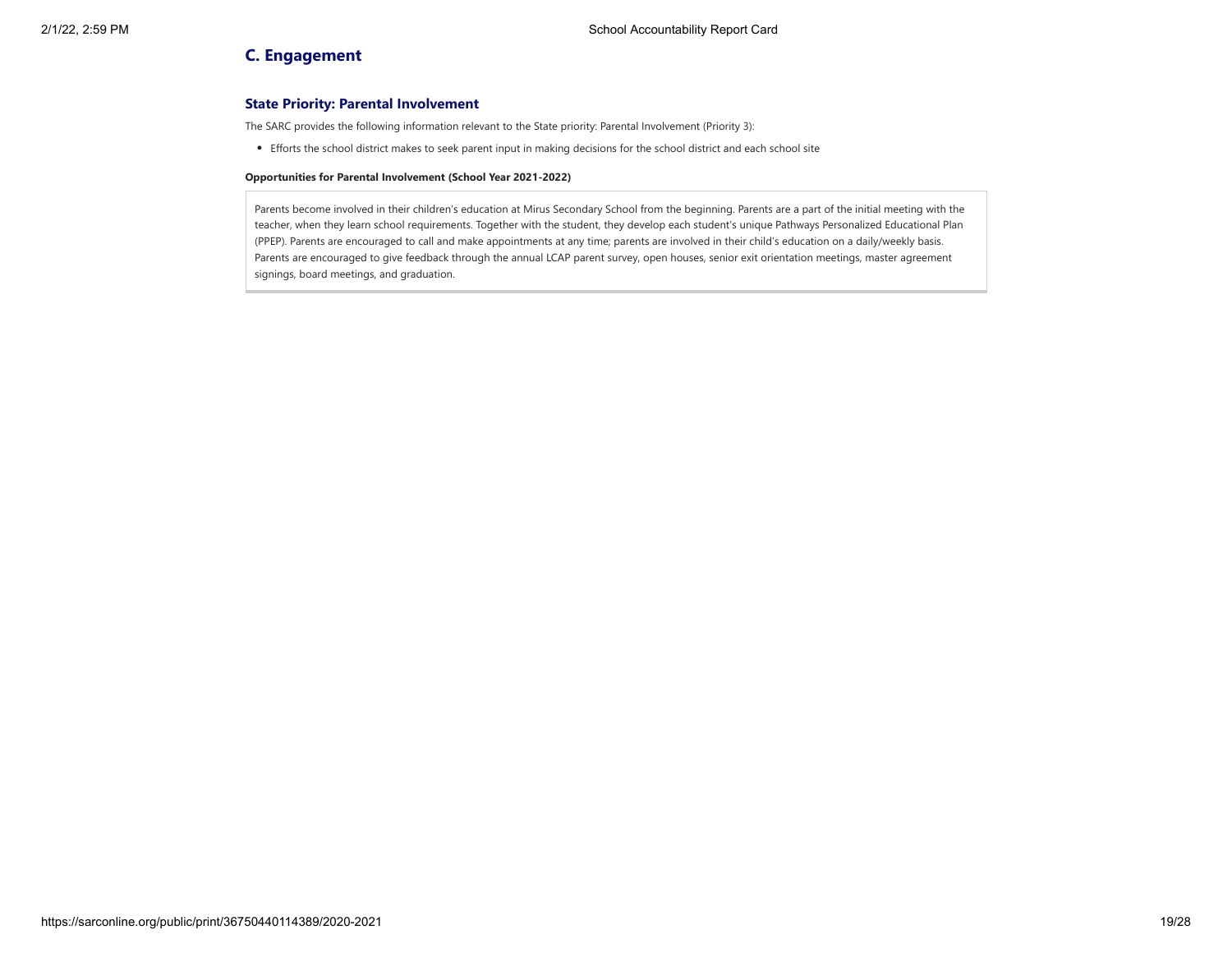# **State Priority: Pupil Engagement**

The SARC provides the following information relevant to the State priority: Pupil Engagement (Priority 5):

- High school dropout rates; and
- High school graduation rates
- Chronic Absenteeism

## **Dropout Rate and Graduation Rate (Four-Year Cohort Rate)**

| Indicator              | School<br>2018-2019 | School<br>2019-2020 | School<br>2020-2021 | <b>District</b><br>2018-2019 | <b>District</b><br>2019-2020 | <b>District</b><br>2020-2021 | <b>State</b><br>2018-2019 | <b>State</b><br>2019-2020 | <b>State</b><br>2020-2021 |
|------------------------|---------------------|---------------------|---------------------|------------------------------|------------------------------|------------------------------|---------------------------|---------------------------|---------------------------|
| Dropout Rate           | 16.30%              | 12.80%              | 12.80%              | 5.40%                        | 3.10%                        | 7.60%                        | 9.00%                     | 8.90%                     | 9.40%                     |
| <b>Graduation Rate</b> | 34.90%              | 24.40%              | 37.60%              | 89.40%                       | 90.00%                       | 86.50%                       | 84.50%                    | 84.20%                    | 83.60%                    |

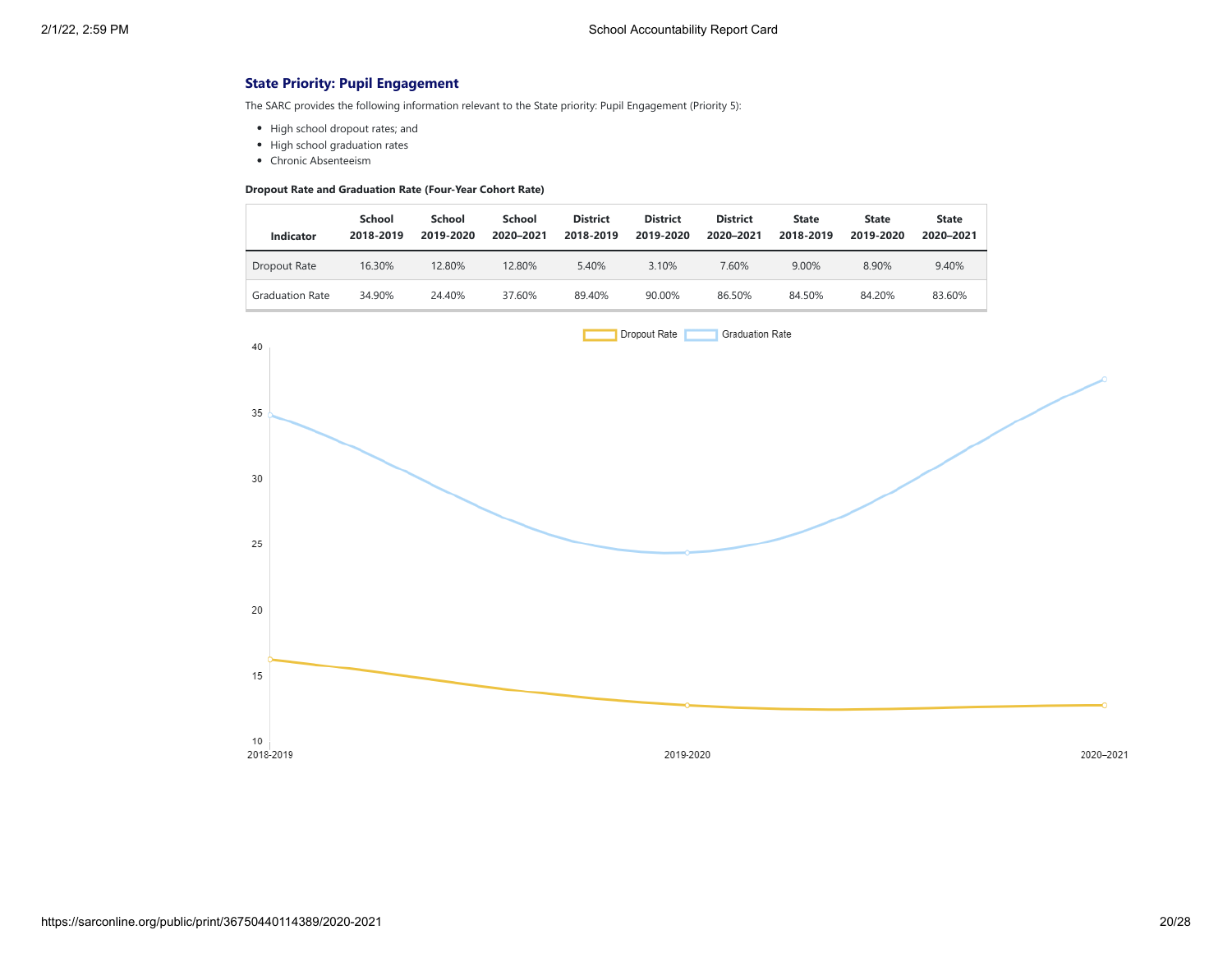# **Graduation Rate by Student Group (Four-Year Cohort Rate) (School Year 2020—2021)**

|                                               | <b>Number of</b><br><b>Students</b> | <b>Number of</b><br>Cohort | Cohort<br><b>Graduation</b> |
|-----------------------------------------------|-------------------------------------|----------------------------|-----------------------------|
| <b>Student Group</b>                          | in Cohort                           | <b>Graduates</b>           | Rate                        |
| All Students                                  | 109                                 | 41                         | 37.6                        |
| Female                                        | 42                                  | 15                         | 35.7                        |
| Male                                          | 67                                  | 26                         | 38.8                        |
| Non-Binary                                    |                                     |                            | 0.0                         |
| American Indian or Alaska Native              | $-\,-$                              | $-\,-$                     | 38.8                        |
| Asian                                         | $\boldsymbol{0}$                    | $\boldsymbol{0}$           | 0.00                        |
| <b>Black or African American</b>              | $\overline{\phantom{a}}$            | $\overline{\phantom{a}}$ . | $-\,-$                      |
| Filipino                                      | 0                                   | 0                          | 0.00                        |
| Hispanic or Latino                            | 67                                  | 24                         | 35.8                        |
| Native Hawaiian or Pacific Islander           | $\mathbf 0$                         | $\mathbf 0$                | 0.00                        |
| Two or More Races                             | $-$                                 | $\overline{\phantom{a}}$ . | $-\,-$                      |
| White                                         | 25                                  | 9                          | 36.0                        |
| English Learners                              | $-\,-$                              | $-\,-$                     | $-\,-$                      |
| Foster Youth                                  | $-$                                 | $-$                        | $\sim$ $-$                  |
| Homeless                                      | 15                                  | 5                          | 33.3                        |
| Socioeconomically Disadvantaged               | 87                                  | 29                         | 33.3                        |
| Students Receiving Migrant Education Services |                                     |                            | 0.0                         |
| <b>Students with Disabilities</b>             | 15                                  | 3                          | 20.0                        |

For information on the Four-Year Adjusted Cohort Graduation Rate (ACGR), visit the CDE Adjusted Cohort Graduation Rate web page at https://www.cde.ca.gov/ds/ad/acgrinfo.asp.

*Last updated:*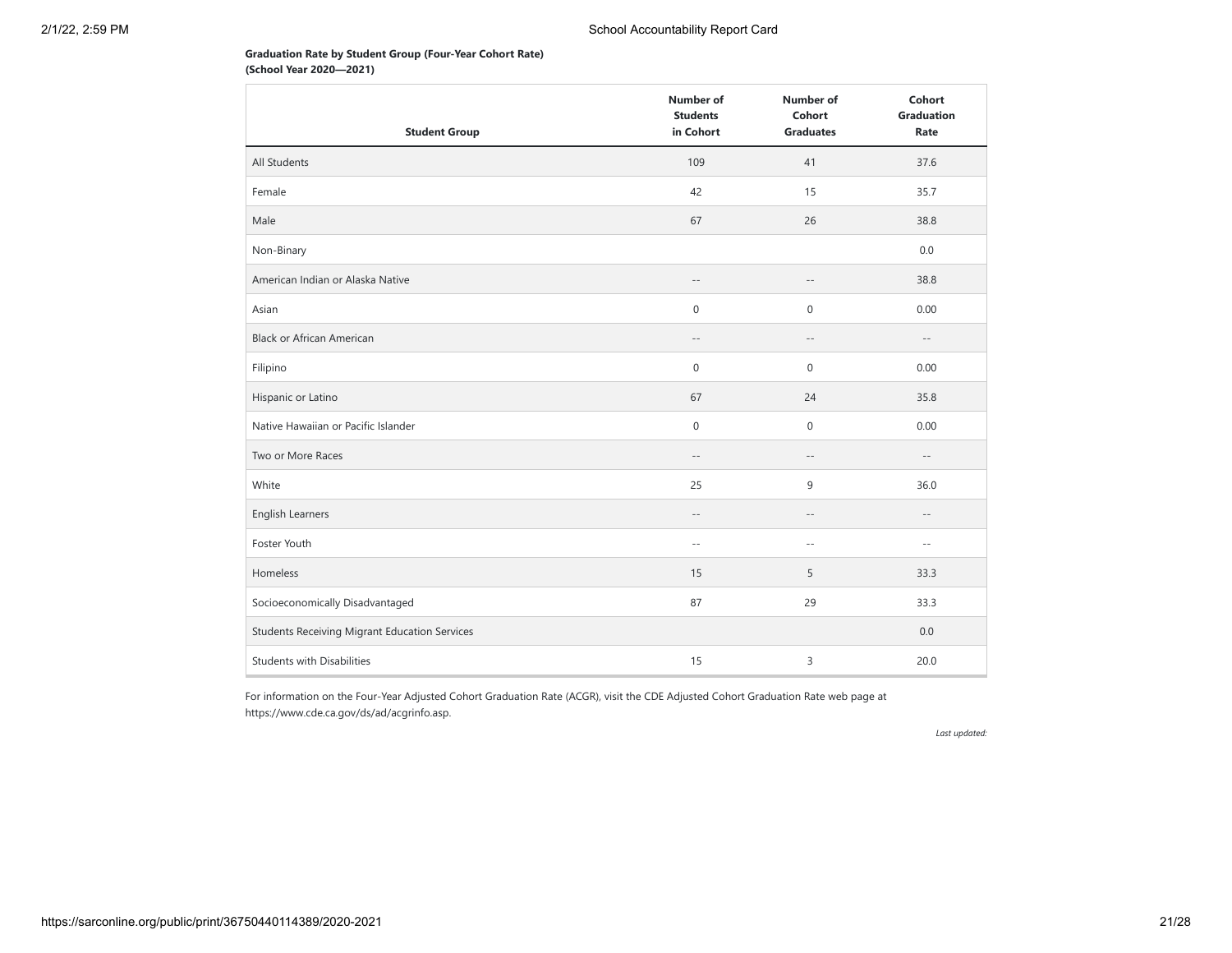# **Chronic Absenteeism by Student Group (School Year 2020—2021)**

| <b>Cumulative</b><br><b>Enrollment</b> | Chronic<br><b>Absenteeism</b><br>Eligible<br><b>Enrollment</b> | Chronic<br>Absenteeism<br>Count | Chronic<br>Absenteeism<br>Rate |
|----------------------------------------|----------------------------------------------------------------|---------------------------------|--------------------------------|
| 942                                    | 506                                                            | 192                             | 37.9                           |
| 508                                    | 253                                                            | 93                              | 36.8                           |
| 434                                    | 253                                                            | 99                              | 39.1                           |
| 13                                     | $\overline{4}$                                                 | 1                               | 39.1                           |
| $\overline{2}$                         | $\mathbf{1}$                                                   | $\boldsymbol{0}$                | 0.0                            |
| 52                                     | 23                                                             | 9                               | 39.1                           |
| 10                                     | 3                                                              | $\mathbf{1}$                    | 33.3                           |
| 610                                    | 315                                                            | 127                             | 40.3                           |
| $\mathbf{1}$                           | $\boldsymbol{0}$                                               | $\mathbf 0$                     | 0.0                            |
| 47                                     | 24                                                             | 8                               | 33.3                           |
| 195                                    | 131                                                            | 44                              | 33.6                           |
| 83                                     | 36                                                             | 14                              | 38.9                           |
| 6                                      | $\overline{4}$                                                 | $\mathbf{1}$                    | 25.0                           |
| 18                                     | 12                                                             | $\overline{7}$                  | 58.3                           |
| 574                                    | 331                                                            | 140                             | 42.3                           |
| $\mathbf 0$                            | $\boldsymbol{0}$                                               | $\mathbf 0$                     | 0.0                            |
| 72                                     | 61                                                             | 24                              | 39.3                           |
|                                        |                                                                |                                 |                                |

*Last updated:*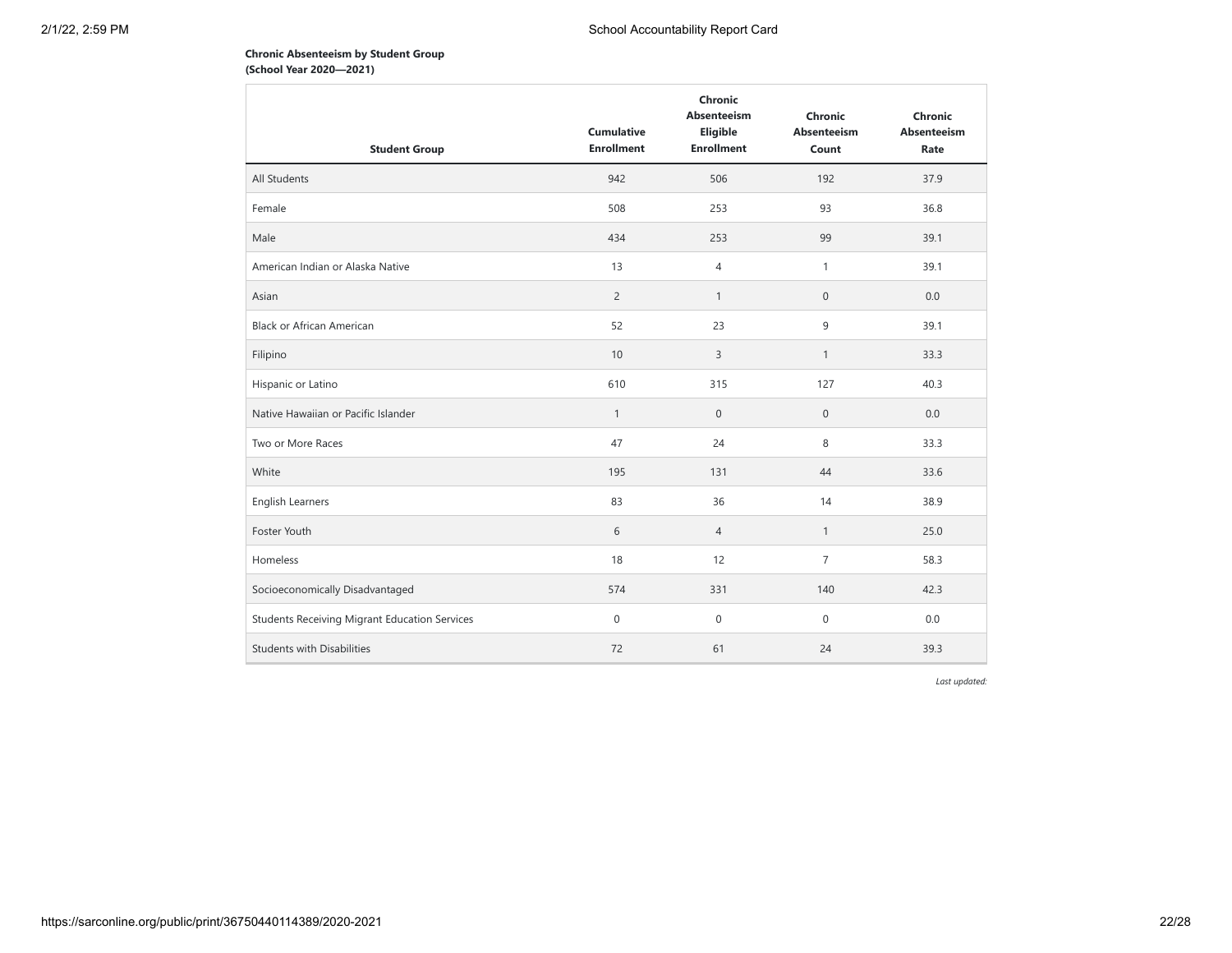# **State Priority: School Climate**

The SARC provides the following information relevant to the State priority: School Climate (Priority 6):

- Pupil suspension rates;
- Pupil expulsion rates; and
- Other local measures on the sense of safety

#### **Suspensions and Expulsions**

#### **(data collected between July through June, each full school year respectively)**

| Rate        | School<br>2018-2019 | School<br>2020-2021 | <b>District</b><br>2018-2019 | <b>District</b><br>2020-2021 | <b>State</b><br>2018-2019 | <b>State</b><br>2020-2021 |
|-------------|---------------------|---------------------|------------------------------|------------------------------|---------------------------|---------------------------|
| Suspensions | 0.00%               | 0.00%               | 6.08%                        | 0.11%                        | 3.47%                     | 0.20%                     |
| Expulsions  | 0.00%               | 0.00%               | 0.32%                        | 0.01%                        | 0.08%                     | 0.00%                     |

Note: Data collected during the 2020–21 school year may not be comparable to earlier years of this collection due to differences in learning mode instruction in response to the COVID-19 pandemic.

#### **Suspensions and Expulsions for School Year 2019—2020 Only**

#### **(data collected between July through February, partial school year due to the COVID-19 pandemic)**

| Rate        | School<br>2019-2020 | <b>District</b><br>2019-2020 | <b>State</b><br>2019-2020 |
|-------------|---------------------|------------------------------|---------------------------|
| Suspensions | 0.10%               | 4.91%                        | 2.45%                     |
| Expulsions  | 0.00%               | 0.25%                        | 0.05%                     |

Note: The 2019–2020 suspensions and expulsions rate data are not comparable to other year data because the 2019–2020 school year is a partial school year due to the COVID-19 crisis. As such, it would be inappropriate to make any comparisons in rates of suspensions and expulsions in the 2019–2020 school year compared to other school years.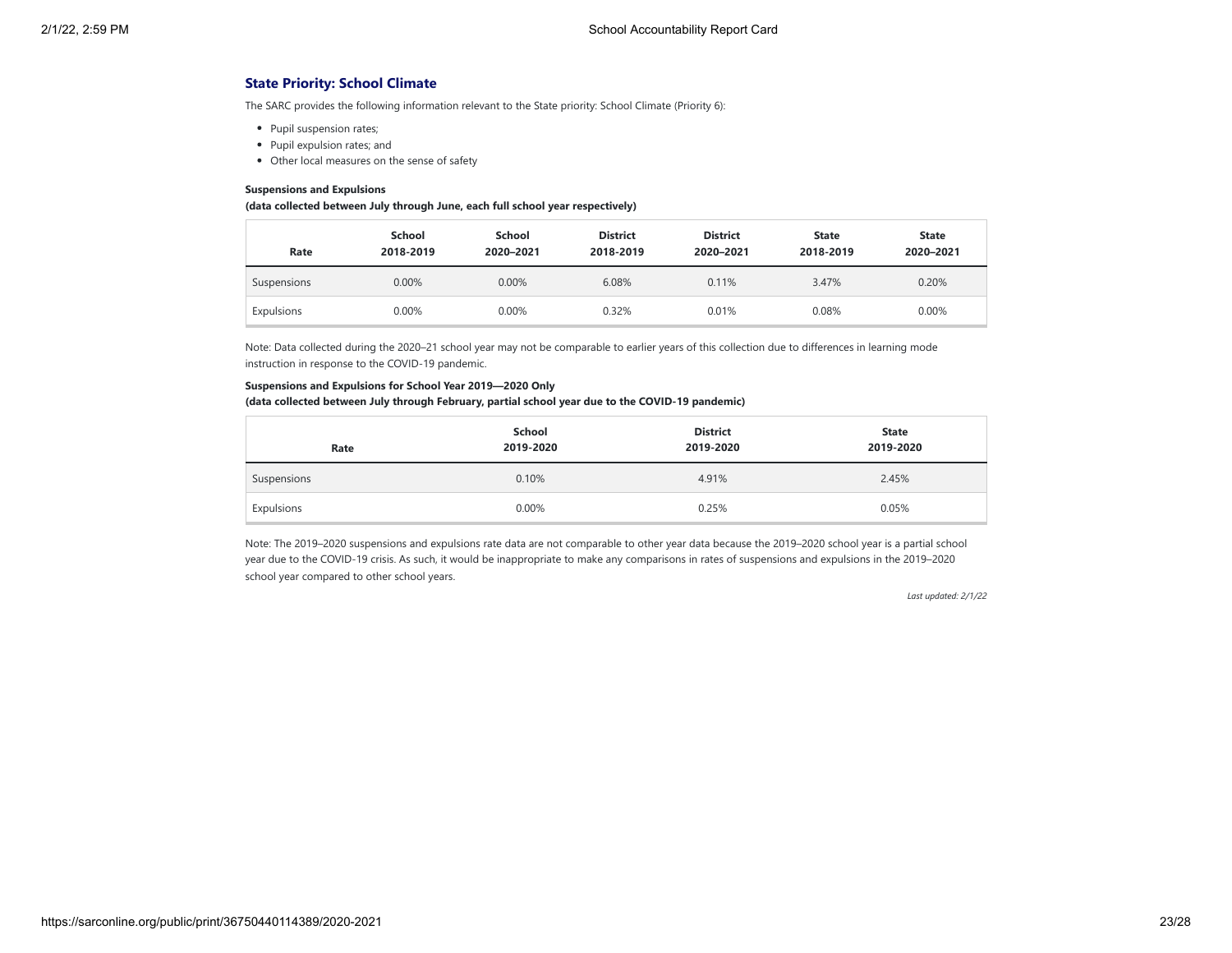## **Suspensions and Expulsions by Student Group (School Year 2020—2021)**

| <b>Student Group</b>                                 | <b>Suspensions</b><br>Rate | <b>Expulsions</b><br>Rate |
|------------------------------------------------------|----------------------------|---------------------------|
| All Students                                         | $\mathbf 0$                | $\mathsf{O}\xspace$       |
| Female                                               | $\mathsf{O}\xspace$        | $\mathsf{O}\xspace$       |
| Male                                                 | $\mathbf 0$                | $\mathbf{0}$              |
| Non-Binary                                           | $\mathbf 0$                | 0                         |
| American Indian or Alaska Native                     | $\mathbf 0$                | $\mathbf 0$               |
| Asian                                                | $\mathsf{O}\xspace$        | $\mathsf{O}\xspace$       |
| <b>Black or African American</b>                     | $\mathbf 0$                | $\mathbf 0$               |
| Filipino                                             | $\mathsf{O}\xspace$        | $\mathsf{O}\xspace$       |
| Hispanic or Latino                                   | $\mathbf 0$                | $\mathsf{O}\xspace$       |
| Native Hawaiian or Pacific Islander                  | $\mathbf 0$                | $\mathsf{O}\xspace$       |
| Two or More Races                                    | $\mathbf 0$                | $\mathbf 0$               |
| White                                                | $\mathsf{O}\xspace$        | $\mathbf 0$               |
| English Learners                                     | $\mathbf 0$                | $\mathsf{O}\xspace$       |
| Foster Youth                                         | $\mathsf{O}\xspace$        | 0                         |
| Homeless                                             | $\mathsf{O}\xspace$        | $\mathbf 0$               |
| Socioeconomically Disadvantaged                      | $\mathbf 0$                | $\mathsf{O}\xspace$       |
| <b>Students Receiving Migrant Education Services</b> | $\mathbf 0$                | $\mathbf 0$               |
| <b>Students with Disabilities</b>                    | $\mathbf 0$                | 0                         |

*Last updated:*

### **School Safety Plan (School Year 2021-2022)**

The safety plan is updated and approved annually. It includes disaster procedures, procedures for safe entry and exit of pupils, procedures for serious disciplinary problems, lockdown procedures, loitering law, going to and from school safely, zero tolerance policy, emergency resource information, emergency disaster kit, and emergency quick reference guide. A sexual harassment policy, child abuse reporting procedures, school dress codes and the school discipline policy are also included. Regular safety drills are conducted and recorded three times per year.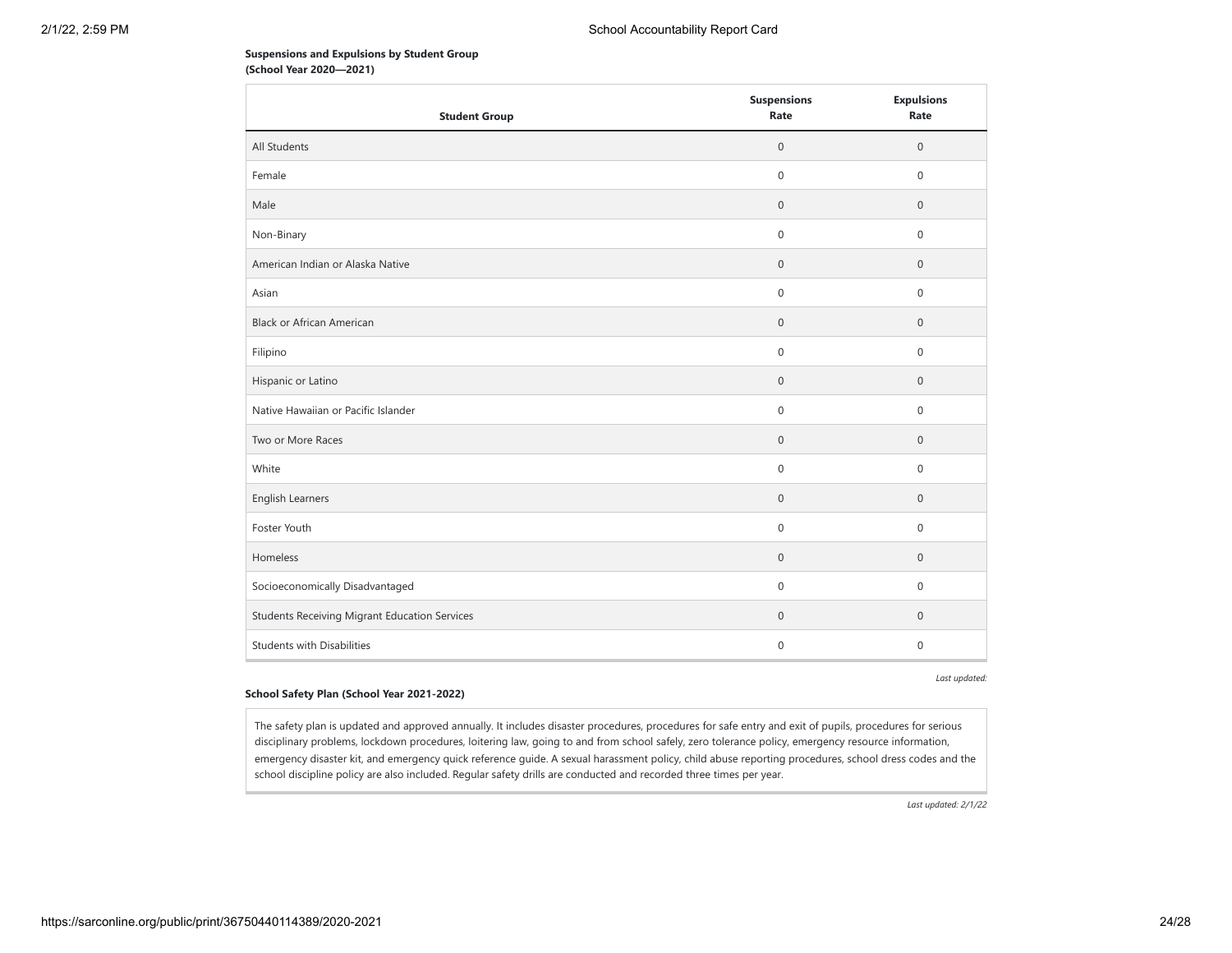# **D. Other SARC information**

The information in this section is required to be in the SARC but is not included in the state priorities for LCFF.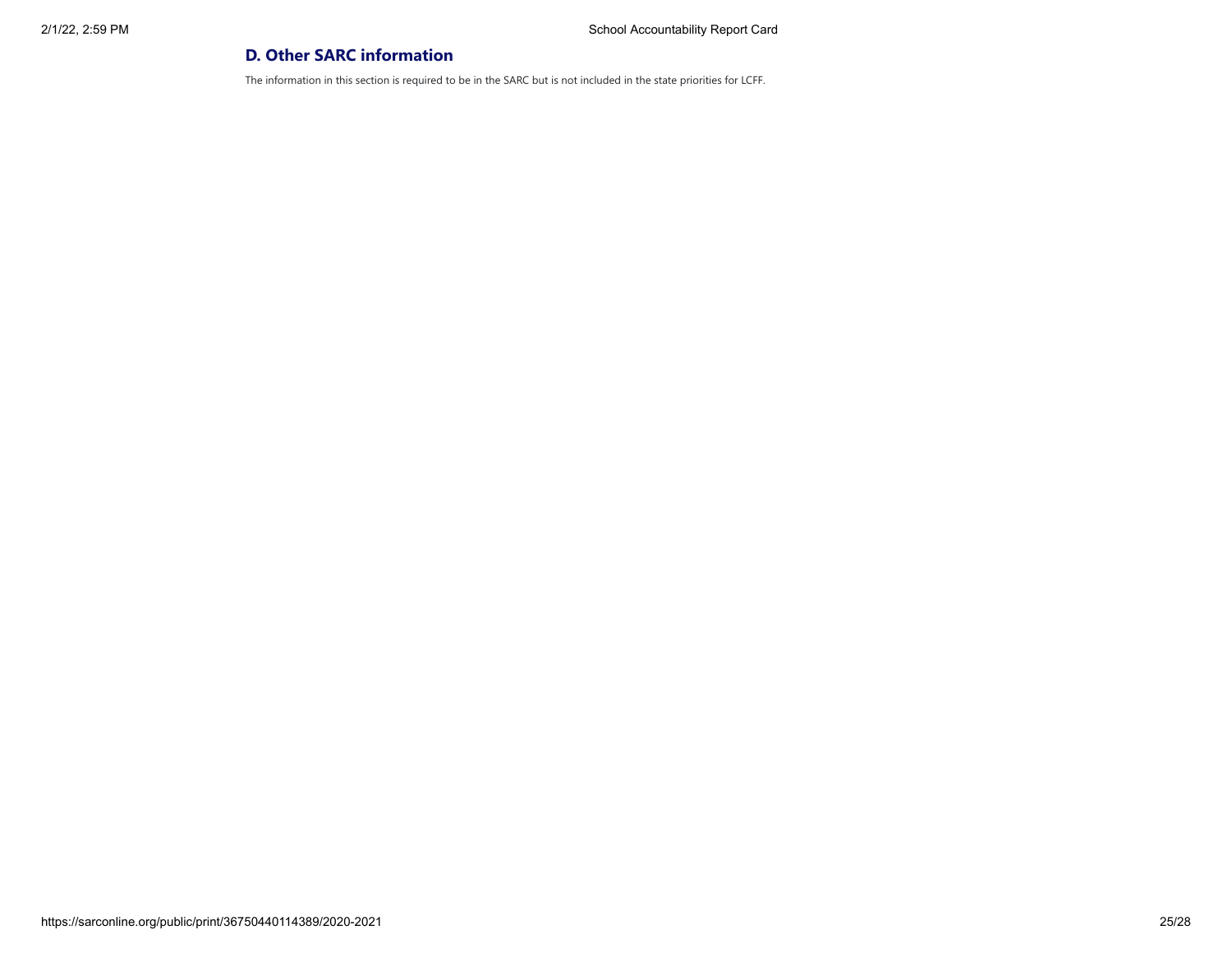#### **Ratio of Pupils to Academic Counselor (School Year 2020—2021)**

| Title                         | Ratio |
|-------------------------------|-------|
| Pupils to Academic Counselor* | 321.0 |

*Last updated: 1/1/00*

\* One full time equivalent (FTE) equals one staff member working full time; one FTE could also represent two staff members who each work 50 percent of full time.

## **Student Support Services Staff (School Year 2020—2021)**

| <b>Title</b>                                                  | Number of FTE* Assigned to School |
|---------------------------------------------------------------|-----------------------------------|
| Counselor (Academic, Social/Behavioral or Career Development) | 1.00                              |
| Library Media Teacher (Librarian)                             | 0.00                              |
| Library Media Services Staff (Paraprofessional)               | 0.00                              |
| Psychologist                                                  | 0.30                              |
| Social Worker                                                 | 0.00                              |
| Nurse                                                         | 0.00                              |
| Speech/Language/Hearing Specialist                            | 0.00                              |
| Resource Specialist (non-teaching)                            | 0.00                              |
| Other                                                         | 1.20                              |

*Last updated: 1/1/00*

\* One full time equivalent (FTE) equals one staff member working full time; one FTE could also represent two staff members who each work 50 percent of full time.

## **Expenditures Per Pupil and School Site Teacher Salaries (Fiscal Year 2019—2020)**

| Level                                            | <b>Total Expenditures Per</b><br>Pupil | <b>Expenditures Per Pupil</b><br>(Restricted) | <b>Expenditures Per Pupil</b><br>(Unrestricted) | <b>Average Teacher</b><br><b>Salary</b> |
|--------------------------------------------------|----------------------------------------|-----------------------------------------------|-------------------------------------------------|-----------------------------------------|
| School Site                                      | \$16601.00                             | \$1231.00                                     | \$15370.00                                      | $- -$                                   |
| District                                         | N/A                                    | N/A                                           | $- -$                                           | \$86893.00                              |
| Percent Difference - School Site<br>and District | N/A                                    | N/A                                           | $\qquad \qquad -$                               | $- -$                                   |
| State                                            | N/A                                    | N/A                                           | \$8443.83                                       | \$84665.00                              |
| Percent Difference - School Site<br>and State    | N/A                                    | N/A                                           | $\qquad \qquad -$                               | $- -$                                   |

*Last updated: 2/1/22*

Note: Cells with N/A values do not require data.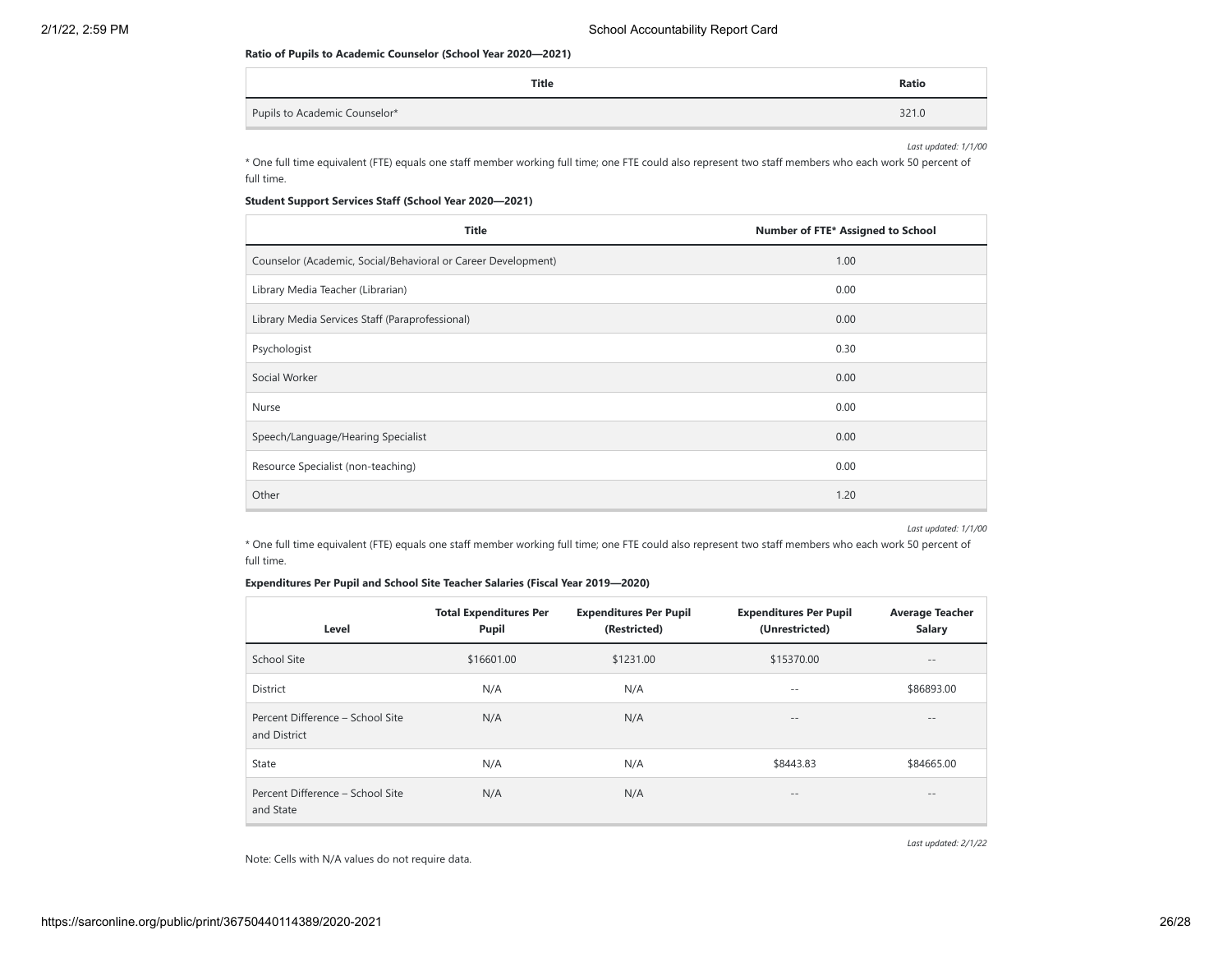### **Types of Services Funded (Fiscal Year 2020–2021)**

As a 501c3 non-profit corporation, Mirus Education, Inc. has full authority and discretion in the management of all its fiscal matters. The latitude to determine the use of funds is accompanied by an obligation to remain revenue neutral and to submit an audited financial report annually to the District. More than half of the funds the school receives go to certificated instructors who work directly with students. Funds are also used for purchasing up-todate instructional materials and technology.

*Last updated: 2/1/22*

### **Teacher and Administrative Salaries (Fiscal Year 2019—2020)**

| Category                                      | <b>District Amount</b> | <b>State Average For Districts In Same Category</b> |
|-----------------------------------------------|------------------------|-----------------------------------------------------|
| Beginning Teacher Salary                      | \$55410.00             | \$50897.00                                          |
| Mid-Range Teacher Salary                      | \$87810.00             | \$78461.00                                          |
| Highest Teacher Salary                        | \$110822.00            | \$104322.00                                         |
| Average Principal Salary (Elementary)         | \$140535.00            | \$131863.00                                         |
| Average Principal Salary (Middle)             | \$144424.00            | \$137086.00                                         |
| Average Principal Salary (High)               | \$157579.00            | $ -$                                                |
| Superintendent Salary                         | \$236562.00            | \$297037.00                                         |
| Percent of Budget for Teacher Salaries        | 33.00%                 | 32.00%                                              |
| Percent of Budget for Administrative Salaries | 5.00%                  | 5.00%                                               |

For detailed information on salaries, see the CDE Certificated Salaries & Benefits web page at [https://www.cde.ca.gov/ds/fd/cs/.](https://www.cde.ca.gov/ds/fd/cs/)